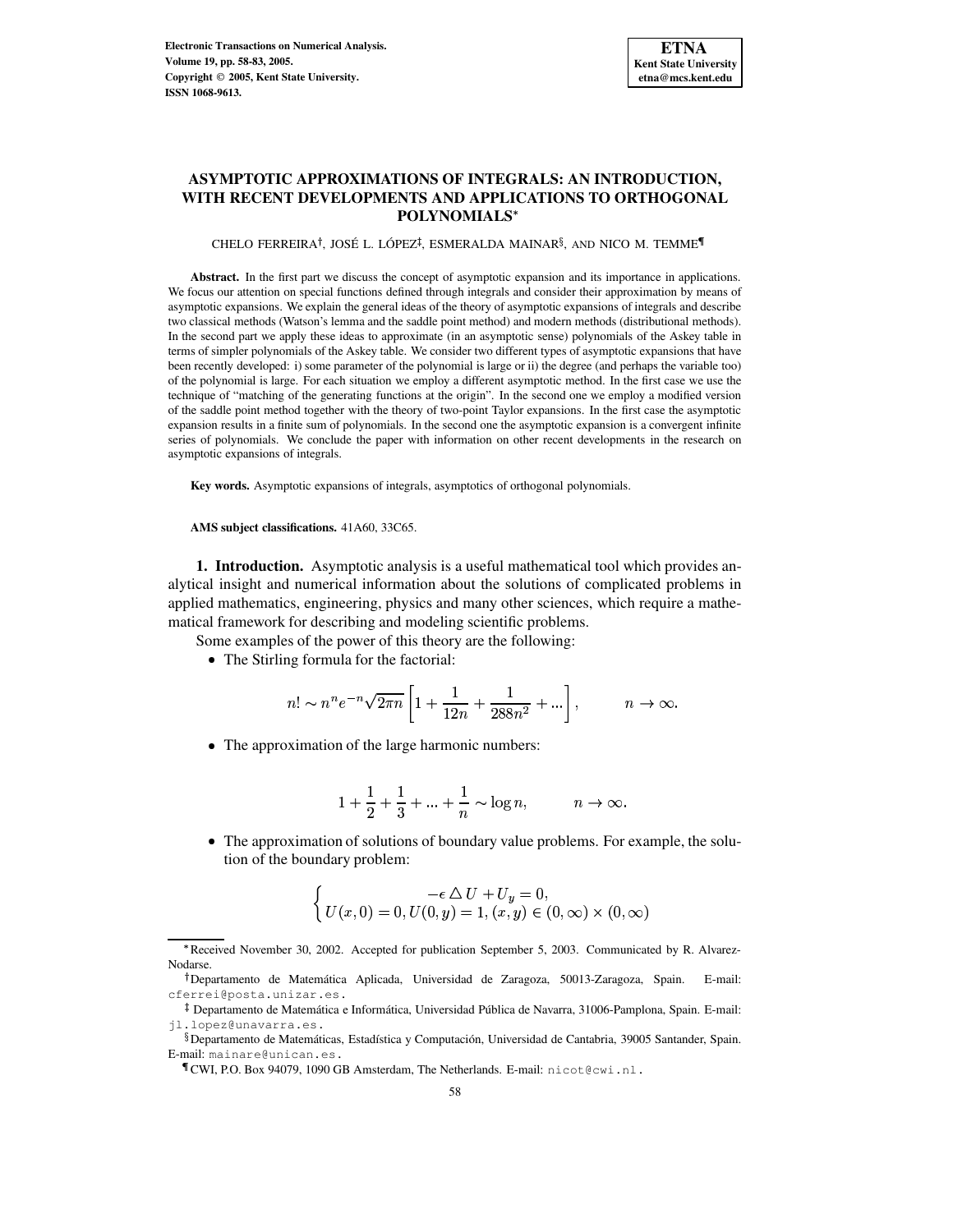may be approximated by

$$
U \sim \text{erfc}\sqrt{\frac{r-y}{2\epsilon}}, \quad \epsilon \to 0, \qquad U \sim \frac{2\phi}{\pi}, \quad r \to 0,
$$

where erfc is the error function and  $\phi$  is the polar angle.

• The approximate calculation of the electron charge:  $e^- \sim 1.6021917 \cdot 10^{-19}$ C.

In general, a practical definition of asymptotics may be *Asymptotics* <sup>&</sup>lt; *Approximation of a* complicated function  $\mathcal{F}(z)$  by a more simple function  $f(z)$ , with improving approximation *for large values of a parameter.* For example,

$$
\frac{(\log(1+z) - \log z)z^z \sqrt{2\pi z}}{\Gamma(z+1)e^z \sinh(1/z)} \sim 1, \qquad z \to \infty.
$$

A precise definition of asymptotics, and of the symbol " $\sim$ ", is given in the next section. There are two main areas of investigation in asymptotics. The first one is concerned with

solutions of differential equations, when  $\mathcal{F}(z)$  is a solution of a  $2^{nd}$  order linear O.D.E. [\[22\]](#page-25-0). For example, one solution of the equation  $z^2w'' + zw' + (z^2 - \nu^2)w = 0$  is the Bessel function  $J_{\nu}(z)$ . The asymptotic theory of  $2^{nd}$  order linear O.D.E, together with information on initial values, tells us that

$$
J_{\nu}(z) \sim \frac{1}{\sqrt{2\pi\nu}} \left(\frac{ez}{2\nu}\right)^{\nu}, \qquad \nu \to \infty.
$$

The second area deals with functions  $\mathcal{F}(z)$  that are expressible in the form of definite integrals or contour integrals [\[31\]](#page-25-1). For example, the integral

$$
\frac{(z/2)^{\mu}}{\sqrt{\pi}\Gamma(\nu+1/2)}\int_0^{\pi}\cos(z\cos t)\sin^{2\nu}t dt \sim \frac{1}{\sqrt{2\pi\nu}}\left(\frac{ez}{2\nu}\right)^{\nu}, \qquad \nu \to \infty.
$$

The asymptotic behaviour of this integral for large  $\nu$  agrees with the one of  $J_{\nu}(z)$  above. Of course, this integral is nothing but an integral representation of  $J_{\nu}(z)$  ([\[1\]](#page-24-0), (9.1.20)).

In this paper we present an introductory overview of the asymptotic theory of integrals and apply this theory to obtain several asymptotic expansions of polynomials of the Askey table.

The paper is organised as follows. In Section 2 we give a brief introduction to asymptotics and, in particular, to the asymptotic theory of integrals. In Section 3 we give an overview of the classical methods for integrals based on Watson's lemma. In Sections 4 and 5 we explain the basic ideas of the summability and distributional methods, respectively. In Section 6 we present an asymptotic method to obtain asymptotic expansions of polynomials in the Askey table when one parameter is large. In Section 7 we derive asymptotic expansions of some polynomials of the Askey table when the degree (and perhaps the variable too) is large.

We conclude the paper with information on other recent developments in the research on asymptotic expansions of integrals.

**2. Asymptotic theory of integrals.** We motivate the precise definition of the symbol  $\sim$ by means of an example. We define, for  $x > 0$ , the function  $F(x) = xe^{x}E_{1}(x)$ , where  $E_{1}(x)$  $(x)$ , where  $E_1(x)$ denotes the exponential integral  $([1], (5.1.1))$  $([1], (5.1.1))$  $([1], (5.1.1))$ . Then

$$
F(x) \equiv x \int_0^\infty \frac{e^{-xt}}{1+t} dt = \int_0^\infty \frac{e^{-t}}{1+t/x} dt.
$$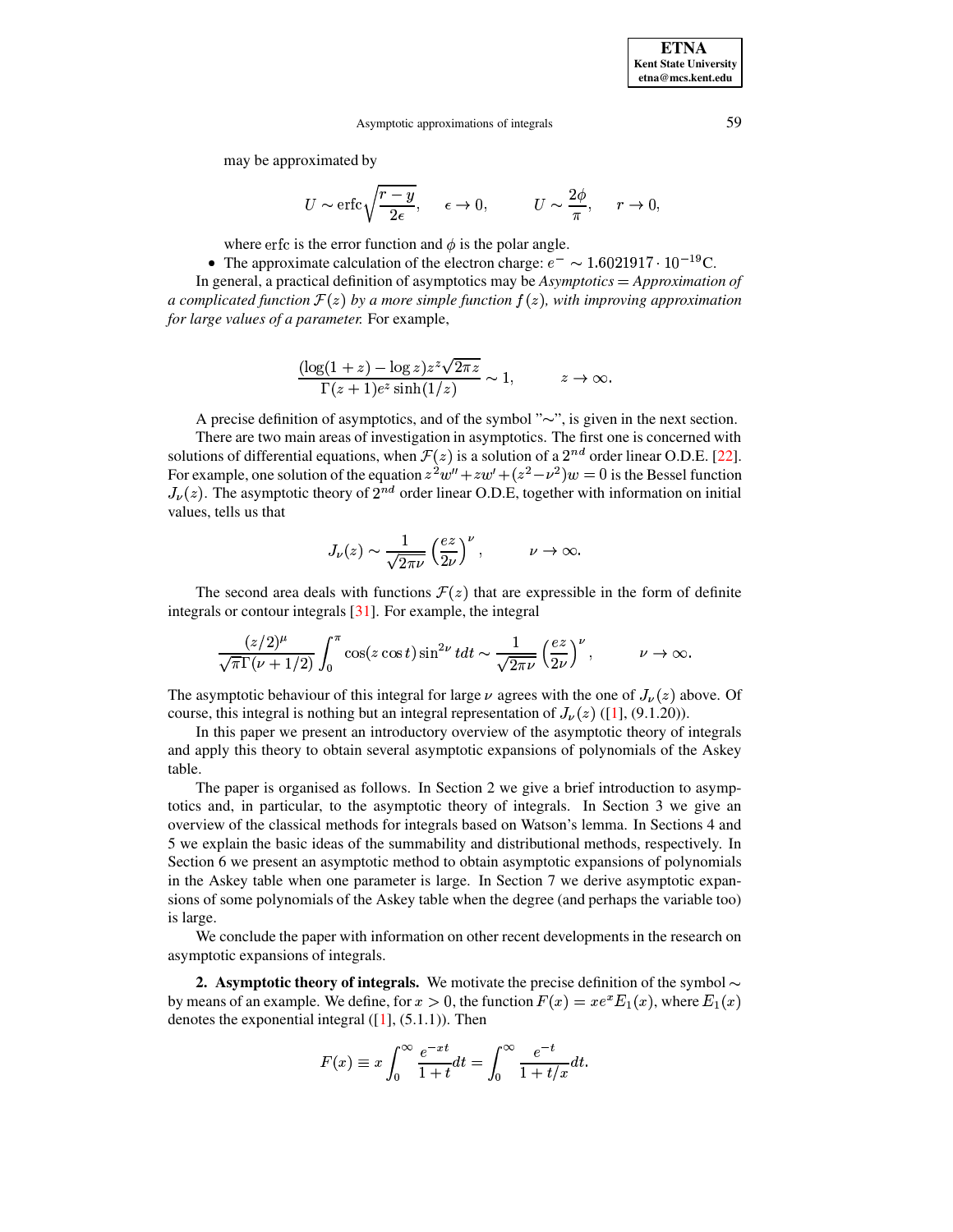This integral is not expressible in terms of elementary functions and we wish to approximate it for large x. For large x and fixed t we can expand the factor  $(1 + t/x)^{-1}$  in powers of  $t/x$ . At this moment we do not pay attention to the fact that this expansion is not convergent for  $t \geq x$  and proceed formally:

$$
F(x) \sim \int_0^\infty e^{-t} \sum_{n=0}^\infty \left(-\frac{t}{x}\right)^n dt.
$$

We proceed formally again and interchange sum and integral:

<span id="page-2-0"></span>(2.1) 
$$
F(x) \sim \sum_{n=0}^{\infty} \frac{(-1)^n n!}{x^n} = 1 - \frac{1}{x} + \frac{2}{x^2} + \dots
$$

Define the sum of the first  $N$  terms in the above expansion by

$$
S_N(x) \equiv \sum_{n=0}^{N-1} \frac{(-1)^n n!}{x^n}.
$$

The expansion [\(2.1\)](#page-2-0) is not convergent ( $\lim_{N\to\infty} S_N(x)$  does not exists). Then one is tempted to throw the expansion into the garbage and forget about those formal manipulations. Before doing that, let us give  $S_N(x)$  a chance and plot the functions  $S_4(x)$  and  $f(x)$  together:



FIG. 2.1. *Graphics of the approximation to the integral*  $F(x)$  *supplied by*  $S_4(x)$ *.* 

Surprisingly, even though the series  $\sum_{n=0}^{\infty} \frac{(-1)^n n!}{x^n}$  is not convergent, the sum of the first few terms of this series provides a good approximation of  $F(x)$  for x moderately large. An easy explanation of this phenomena may be obtained putting some rigour in the above formal manipulations. Instead of expanding  $(1+t/x)^{-1}$  as a geometric series with an infinite number of terms, just expand up to  $N$  terms:

$$
\frac{1}{1+t/x} = \sum_{n=0}^{N-1} \left(-\frac{t}{x}\right)^n + \frac{(-t/x)^N}{1+t/x}.
$$

Now to introduce this decomposition of  $(1 + t/x)^{-1}$  into the integral  $F(x)$  and interchange summation and integration:

$$
F(x) = \int_0^\infty e^{-t} \left[ \sum_{n=0}^{N-1} \left( -\frac{t}{x} \right)^n + \frac{(-t/x)^N}{1 + t/x} \right] dt =
$$
  

$$
1 - \frac{1}{x} + \frac{2}{x^2} - \dots + \frac{(-1)^N N!}{x^N} + \frac{(-1)^N}{x^N} \int_0^\infty \frac{e^{-t} t^N}{x + t} dt = S_N(x) + R_N(x),
$$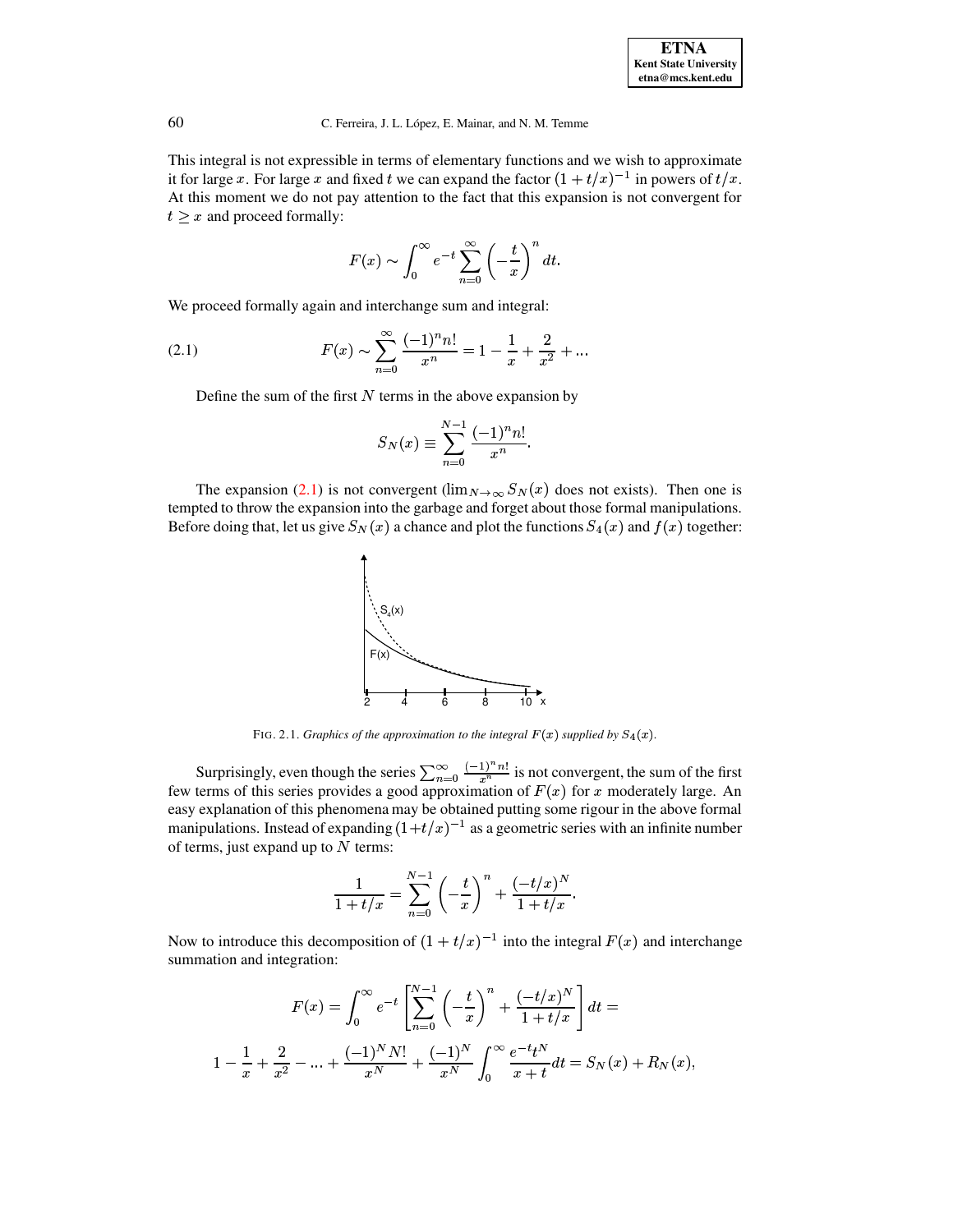where we have defined

<span id="page-3-0"></span>(2.2) 
$$
R_N(x) \equiv \frac{(-1)^N}{x^N} \int_0^\infty \frac{e^{-t}t^N}{x+t} dt.
$$

Using the bound  $t + x \geq x$ , we see immediately that

$$
|R_N(x)| \leq \frac{N!}{x^N},
$$

that is,  $S_N(x)$  approximates very well the integral  $F(x)$  for large x, although the approximation is not good for arbitrarily large N because of  $\lim_{N\to\infty} N!/x^N = \infty$ . For fixed x, Inf(N!/x<sup>N</sup>) is achieved for  $\psi(N + 1) = \log x$ . For example, for  $x = 5$  this equation has the approximate solution  $N \simeq 4.5$  and  $|R_4(5)/F(5)| \leq 0.045$ . The expansion (2.1) is divergent and, for a given x, the best asymptotic approximation to  $F(x)$  is obtained by truncating that series at a term N such that  $\psi(N+1) \sim \log x$ . It usually happens that this optimal truncation occurs at the smallest term (in absolute value) of the series:



FIG. 2.2. Plot of the absolute value  $n! / x^n$  of the terms of the series (2.1) for  $x = 5$ . The smallest terms correspond to  $n = 4, 5$ . From  $n = 6$  the terms grow indefinitely.

Now we will give a meaning to the symbol  $\sim$  appropriate to the above discussion [31]: DEFINITION 2.1. Let  $F(z)$  and  $\Phi_n(z)$ ,  $n = 0, 1, 2, ...$  be functions defined in an unbounded set  $\Omega$  of the complex plane. The formal series  $\sum_{n=0}^{\infty} \Phi_n(z)$  is called an asymptotic expansion of  $F(z)$  when  $z \to \infty$  in  $\Omega$ , and we write

$$
F(z) \sim \sum_{n=0}^{\infty} \Phi_n(z), \qquad z \to \infty,
$$

*if, for every*  $N > 0$ ,

$$
\mathcal{F}(z) = \sum_{n=0}^{N-1} \Phi_n(z) + R_N(z),
$$

where  $\Phi_n(z)$  is an asymptotic sequence:

<span id="page-3-1"></span>(2.3) 
$$
\Phi_{n+1}(z) = o(\Phi_n(z)), \ \ n = 0, 1, 2, ...
$$

and the remainder is of the order of the first neglected term:

<span id="page-3-2"></span>(2.4) 
$$
R_N(z) = \mathcal{O}(\Phi_N(z)), \quad z \to \infty.
$$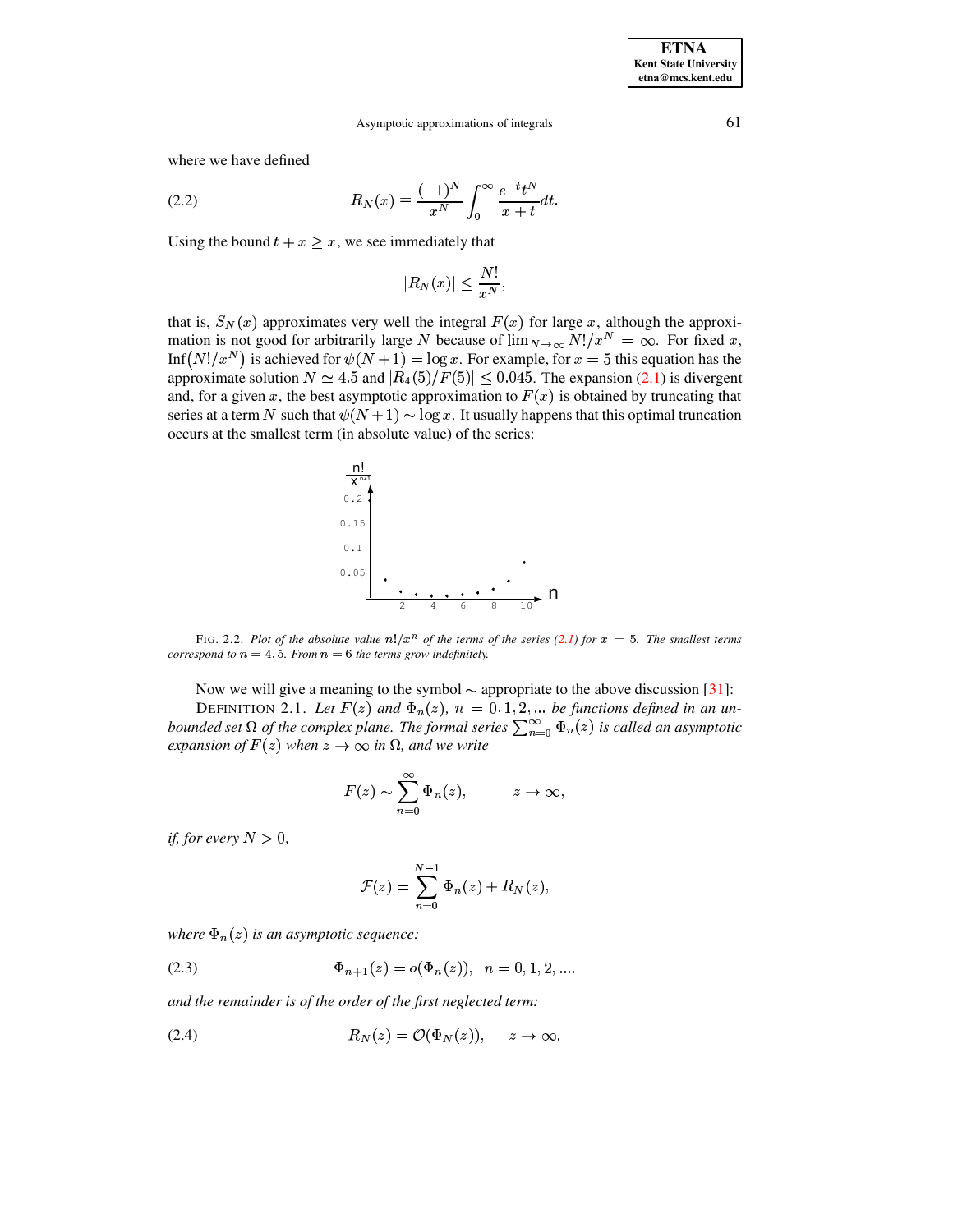Nothing precludes the series  $\sum_{n=0}^{\infty} \Phi_n(z)$  from being divergent. As a matter of fact, the asymptotic expansions of many special functions are divergent.

In the example of the exponential integral studied in this section,  $\Phi_n(x) = (-1)^n n!/x^n$ and  $R_N(x)$  is given in (2.2). This one is just an easy example from which the asymptotic analysis is quite clear. But in practice, to obtain an asymptotic expansion from an interesting integral is not always a straightforward task. For this reason, for a long time several asymptotic methods for integrals have been investigated. There is not a general method for integrals, and many methods are discussed in  $[31]$ . We classify them in several categories depending on the asymptotic principles from which they are obtained: classical methods based on Watson's lemma, summability methods, distributional methods, Mellin transform techniques, integration by parts, and so on. In the following sections we give a brief introduction to the first three methods.

3. Classical methods for integrals based on Watson's lemma. It is impossible to survey here all the methods based on Watson's lemma (Watson's Lemma, Laplace's method, the saddle point method, Perron's method, to mention the important ones). We just explain in this section the asymptotic ideas connected with these methods by means of two well-known examples: Watson's lemma and the saddle point method.

3.1. Watson's Lemma [Watson, 1918]. Watson's lemma is used to obtain asymptotic expansions of Laplace transforms for large values of the parameter of the transformation. The simplest form is

<span id="page-4-1"></span>(3.1) 
$$
F(z) \equiv \int_0^\infty e^{-zt} g(t) dt, \quad z \to \infty, \quad -\frac{1}{2}\pi < \text{phase } z < \frac{1}{2}\pi
$$

where we assume that the function  $g(t)$  has an asymptotic expansion at  $t = 0$ :

<span id="page-4-0"></span>
$$
(3.2) \quad g(t) = \sum_{n=0}^{N-1} a_n t^{n+\alpha} + g_N(t), \qquad g_N(t) = \mathcal{O}(t^{N+\alpha}), \quad t \to 0^+, \quad \alpha > -1.
$$

An intuitive argument tells us what to do to approximate this kind of integrals for large z. As  $\Re(z)$  increases, the absolute value of the exponential,  $e^{-t\Re(z)}$ , concentrates more at  $t = 0$ . Then, for large z, the main contribution of the integrand to the integral comes from t near zero. Therefore, one hopes that only the value of  $g(t)$  near  $t = 0$  is relevant. Thence, we approximate  $g(t)$  at  $t = 0$  as in (3.2), substitute this approximation into the integral (3.1) and integrate term by term:

$$
F(z) = \sum_{n=0}^{N-1} \frac{a_n n!}{z^{n+\alpha+1}} + R_N(z), \qquad R_N(z) \equiv \int_0^\infty e^{-zt} g_N(t) dt.
$$

It is clear that  $\Phi_n(z) \equiv z^{-n-\alpha-1}$  is an asymptotic sequence (2.3). Moreover, Watson proved [30] that, under suitable conditions on  $g(t)$ , the remainder satisfies (2.4):  $R_N(z)$  =  $\mathcal{O}(z^{-N-\alpha-1})$  as  $z \to \infty$ . Hence we can write:

<span id="page-4-2"></span>(3.3) 
$$
F(z) \sim \sum_{n=0}^{\infty} \frac{a_n n!}{z^{n+\alpha+1}}.
$$

See [22], for the conditions on  $g(t)$  (with on p. 71-72 details for real z and on p. 106-109 for complex  $z$ ).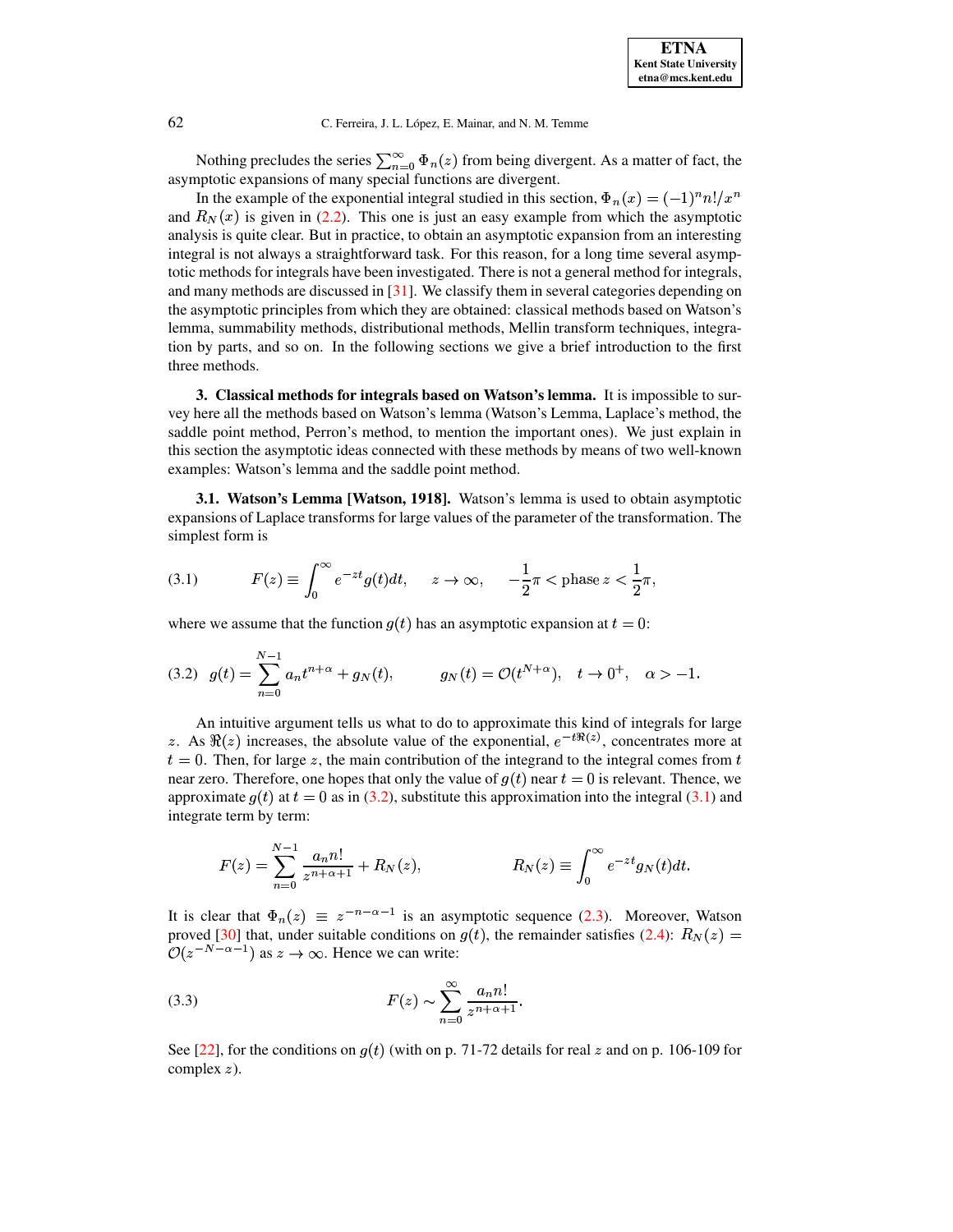**ETNA Kent State University**  $etna@mcs. kent.edu$ 

#### Asymptotic approximations of integrals

Many times in practice it happens that the remainder in the expansion of  $g(t)$  may be bounded in the form  $|g_N(t)| \leq c_N t^{N+\alpha}$ , where  $c_N$  is a positive constant. Then,

$$
|R_N(z)| \le \frac{c_N N!}{(\Re(z))^{N+\alpha+1}}.
$$

The integral  $F(x)$  studied in the preceding section is an example of application of Watson's lemma. For this integral  $g(t) = (1+t)^{-1}$ ,  $|g_N(t)| \le t^N$  and  $|R_N(x)| \le \frac{N!}{r^{N+1}}$ .

Another way to obtain the asymptotic expansion  $(3.3)$ , more pragmatically than the intuitive argument described above, is the following. Just make the change of variable  $t \to tz$ (suppose that z is positive) in  $(3.1)$ , substitute  $(3.2)$  and integrate term by term:

$$
F(z) = \frac{1}{z} \int_0^{\infty} e^{-t} g\left(\frac{t}{z}\right) dt = \sum_{n=0}^{N-1} \frac{a_n n!}{z^{n+\alpha+1}} + R_N(z).
$$

The remaining methods that we call Classical methods based on Watson's lemma consist of reducing the integral to another integral to which Watson's lemma may be applied. We show this procedure with the important example of the saddle point method.

3.2. The saddle point method [Debye, 1909]. This method applies to contour integrals of the form:

<span id="page-5-0"></span>(3.4) 
$$
F(z) \equiv \int_L e^{zh(w)} g(w) dw, \quad z \to \infty,
$$

where L is a path in the complex plane and the functions q and h are analytic wherever it is needed to perform the manipulations described below. The saddle points of the integrand are the points where  $h'(w)$  vanishes. These points may give the main contributions to the asymptotic behavior of the function  $F(z)$  for large values of z. Other points that may give significant contributions are the endpoints of the path  $L$ , if these are finite. In fact one tries to determine if  $\Re(zh(w))$  is maximal at one of the saddle points or at the endpoints of L. If a saddle point, say  $w_0 \in L$ , gives the main contribution, and  $e^{\Re(zh(w))}$  has its peak value at  $w_0$ , the asymptotic expansion is obtained from local expansions of  $h(w)$  and  $g(w)$  at  $w_0$ . This method is also called Laplace's method. See  $[22]$  (pp. 121 - 127) and  $[31]$  (pp. 55 - 66).

If one of the saddle points is not located on  $L$ , and one has verified that this point will give the main contributions, one tries to deform the path  $L$  such that the new path goes through that saddle point, say  $w_0$ .

The method is difficult to describe in all its generality, because several special situations may occur. We give a few examples to demonstrate the method.

An extension of the saddle point method is the method of steepest descent, in which the new path through  $w_0$  is defined by  $\Im(zh(w)) = \Im(zh(w_0))$ , again, if this is possible, which depends on the original path L and on the functions  $h(w)$ ,  $g(w)$ , but also on the phase of the complex parameter  $z$ . Observe that, in fact, the path of steepest descent is a path where  $e^{zh(w)}$  does not oscillate and concentrates at  $w_0$ , the concentration being greater for larger values of  $|z|$ . We explain in Figure 3.1 the situation that the new path  $L'$ , a steepest descent path, runs through  $w_0$ .

If the saddle point  $w_0$  is simple  $(h'(w_0) = 0, h''(w_0) \neq 0)$ , then there are just one steepest descent path and one steepest ascent path of the function  $\Re(h(w))$  through  $w_0$  (see Figure 3.1). Moreover, over both the steepest descent and ascent paths, we have  $\Im(zh(w))$  =  $\Im(zh(w_0))$ , a constant (this may be taken as the definition of these paths). For a detailed discussion we refer to [22] (pp. 125 - 127) or [31] (pp. 84 - 103).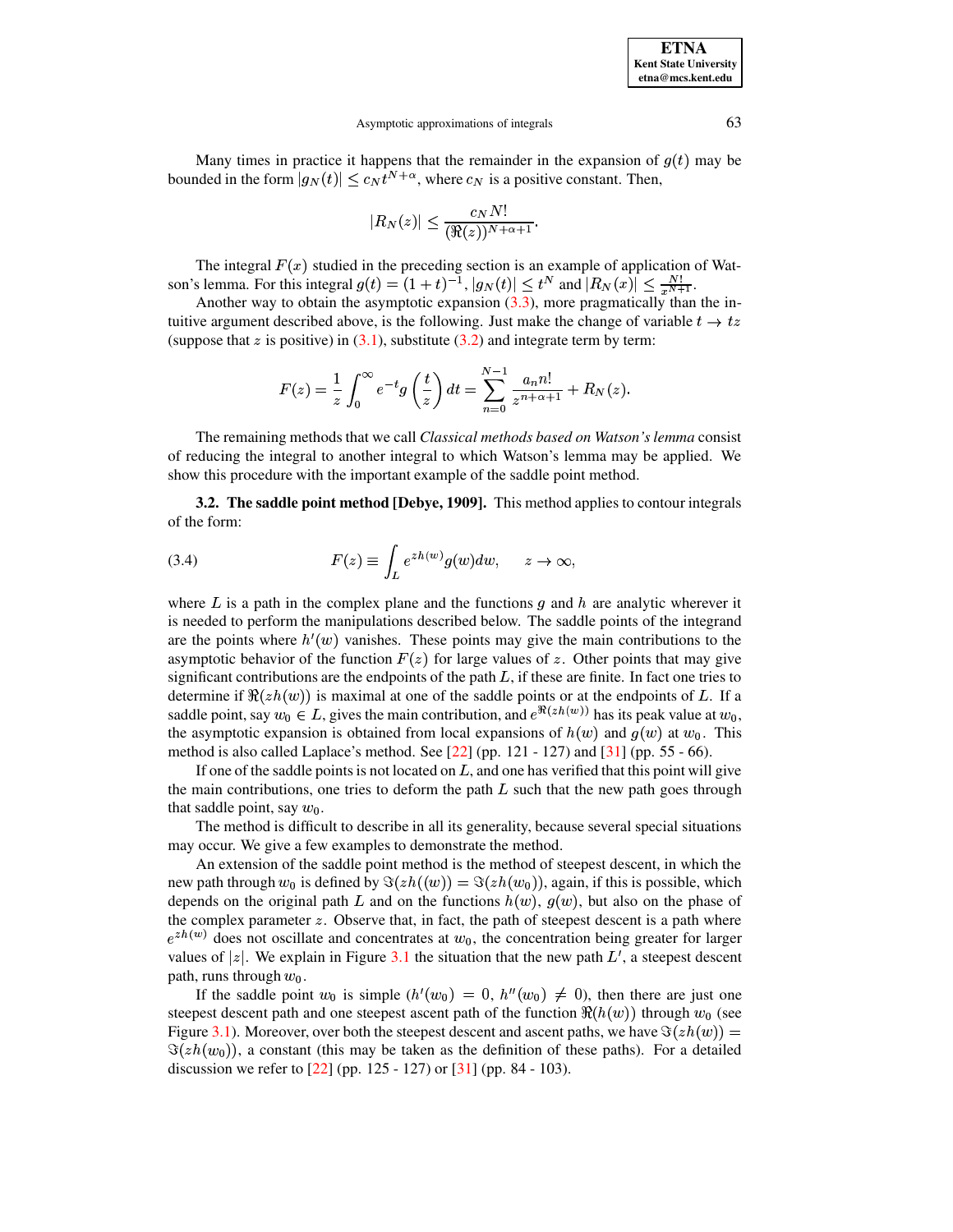64 C. Ferreira, J. L. López, E. Mainar, and N. M. Temme



FIG. 3.1. Typical plot of the real part of  $h(w)$  over a simple saddle point  $w_0$ . Crossing this point we can find *a steepest descent path (dashed lines) and a steepest ascent path (*<sup>í</sup> T*).*

Difficulties may arise when the new path cannot be reached without disturbing the convergence of the integral, or without passing singular points of  $h(w)$  or  $g(w)$ . Also, it is possible that  $L$  can be deformed into the path of steepest descent only by introducing extra paths. For example,

<span id="page-6-0"></span>(3.5) 
$$
F(z) = \int_{-1}^{1} e^{izw^2} g(w) dw
$$

has a saddle point at the origin, and when  $z>0$  the steepest descent path is the diagonal  $u =$ v, where  $w = u + iv$ . (Integrals with purely imaginary phase functions are usually handled by the method of stationary phase.) The best strategy for using the steepest descent path seems to be as follows. Integrate from  $w = -1$  along a path  $L_{-1}$  defined by  $u = -\sqrt{1 + v^2}, v \le 0$ , on which  $\Im(iw^2)$  has the constant value 1 (as at  $w = -1$ ), then integrate along the diagonal, and then along the path  $L_1$  defined by  $u = \sqrt{1 + v^2}$ ,  $v \ge 0$  to  $w = 1$  (see Figure [3.2\)](#page-20-0). We assume that  $g(w)$  is analytic in the domain where the integration occurs, and that the function  $g(w)$ is of limited growth at infinity. The integrals along  $L_{\pm 1}$  can be handled by using Watson's lemma.



FIG. 3.2. *Steepest descent path contour for*  $F(z)$  *of* [\(3.5\)](#page-6-0).

For a further demonstration we consider the integral representation for the gamma function

$$
\Gamma(z) = \int_0^\infty u^{z-1} e^{-u} du, \qquad \Re(z) > 0
$$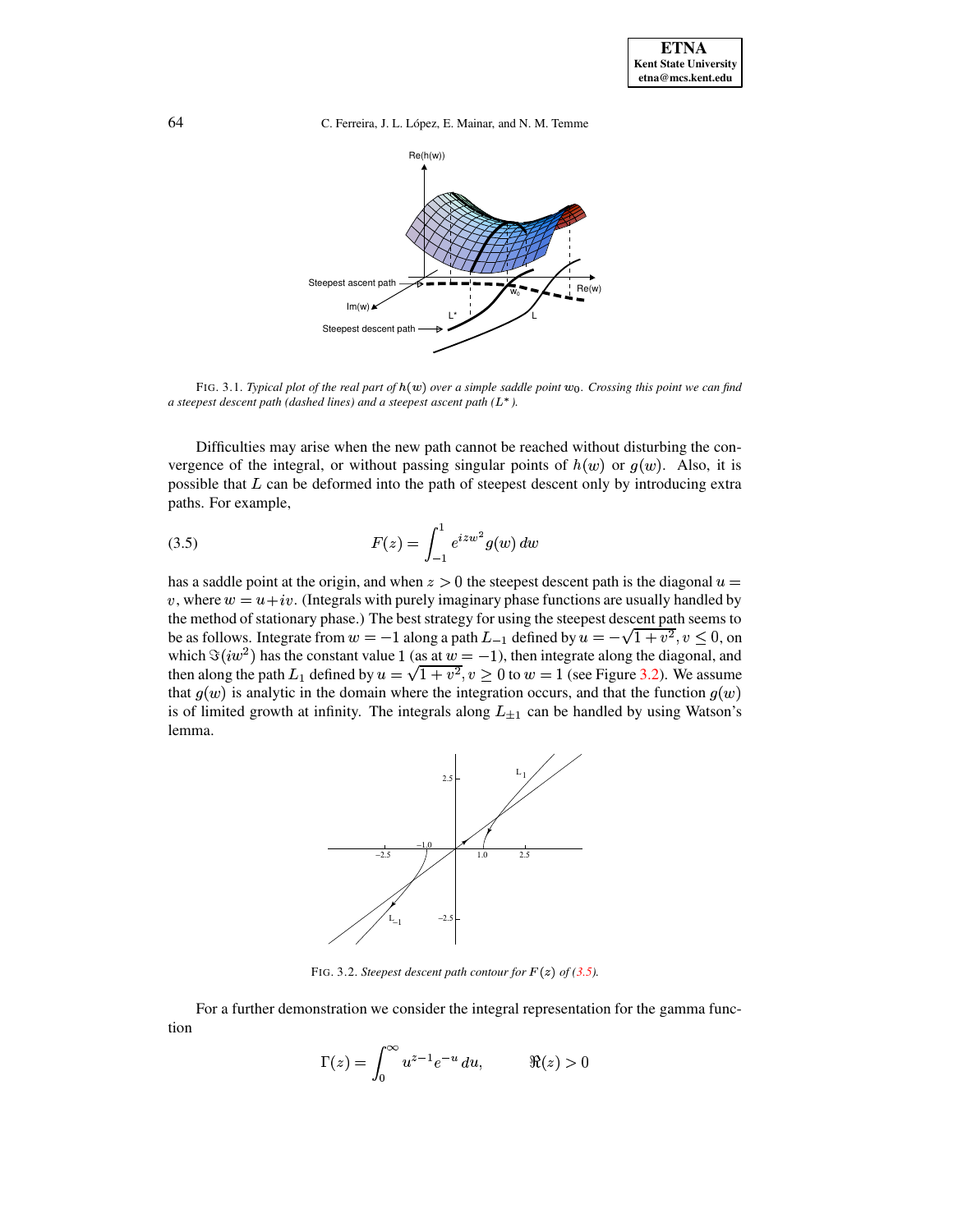**ETNA Kent State University**  $etna@mcs. kent.edu$ 

#### Asymptotic approximations of integrals

We are interested in approximating  $\Gamma(z)$  for large z. First we consider positive z. After the change of variable  $u = zt$ , we have

$$
\Gamma(z) = z^z \int_0^\infty e^{z(\log t - t)} \frac{1}{t} dt.
$$

This integral is of the form (3.4) with  $g(w) = w^{-1}$ ,  $h(w) = \log w - w$  and  $L = [0, \infty)$ . The function  $h(w)$  has a unique saddle point:  $w_0 = 1$ . At this point  $h(w_0) = -1 \in \mathbb{R}$  and therefore,  $\Im(h(w_0)) = 0$ . The steepest descent/ascent paths through  $w_0 = 1$  consist of the points w in the complex plane that satisfy  $\Im(h(w)) = \Im(h(w_0)) = 0$ . In polar coordinates  $w = re^{i\theta}$  we have  $\Im(h(w)) = \theta - r \sin \theta = 0$ . This equation has two solutions:

$$
r(\theta) = \frac{\theta}{\sin \theta}, \quad \theta \in (-\pi, \pi), \tag{L'}
$$

and

$$
\theta = 0, \qquad r \in (0, \infty). \tag{L*}
$$

The first solution is the steepest ascent path and the second one the steepest descent path (see Figures  $3.3$  and  $3.4$ ).



FIG. 3.3. The steepest ascent path L' is defined by the curve  $r(\theta) = \theta / \sin \theta \theta \in (-\pi, \pi)$  and the steepest descent path  $L^*$  is the positive real axis  $\theta = 0$ ,  $r \in (0, \infty)$ .

The saddle point method consists of the steps  $(A)$ ,  $(B)$  and  $(C)$  described below.

(A) Deform  $L \rightarrow L^*$ .

In this example this step is not necessary because  $L = L^*$ .



FIG. 3.4. Plot of  $\Re(\log w - w) = \log r - r \cos \theta$ . This function has a simple saddle point at  $w_0 = 1$ , a steepest ascent path  $L'$  and a steepest descent path  $L^*$ .

Observe that over the steepest descent path  $L^*$ , the real part of  $h(w)$  is (see Figure  $3.5$ :

$$
\Re(h(w)) = h(t) = \log t - t, \qquad t \in (0, \infty).
$$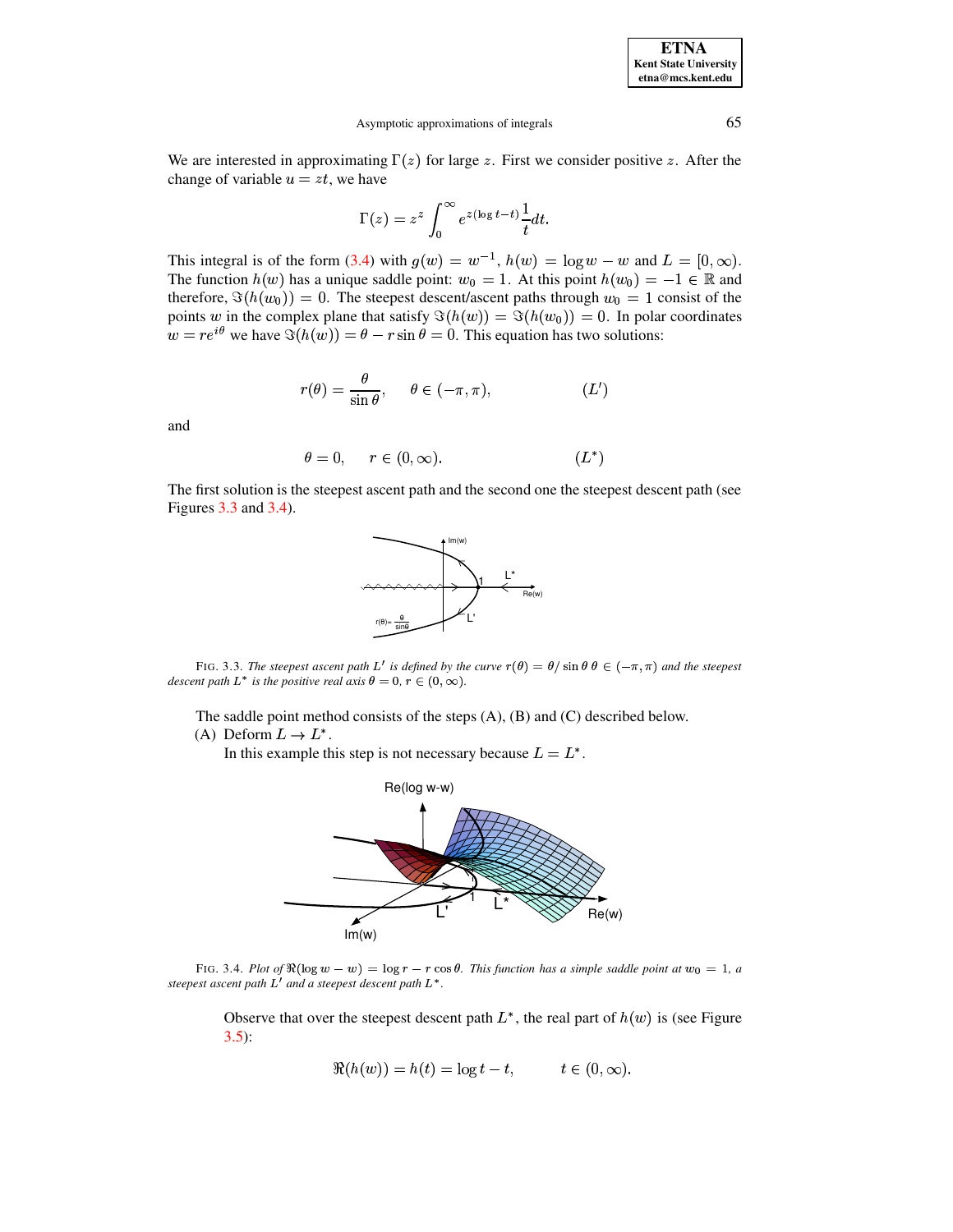

FIG. 3.5. Plot of  $\Re(h(w)) = h(t) = \log t - t, t \in (0, \infty)$ .

The function  $h(t)$  has a maximum at  $t = 1$ ,  $(h(1) = -1)$  and then it decreases to  $-\infty$  when  $t \to 0^+$  or  $t \to \infty$ .

(B) We carry out the change of variable to obtain a standard form

<span id="page-8-0"></span>(3.6) 
$$
t - \log t - 1 = \frac{1}{2}x^2, \quad \text{sign}(t - 1) = \text{sign } x.
$$

In fact this transformation can be written as

$$
x = (t - 1)\sqrt{\frac{2(t - \log t - 1)}{(t - 1)^2}},
$$

where the square root is positive for all  $t > 0$ . Then, the function  $\Gamma(z)$  reads:

<span id="page-8-1"></span>(3.7) 
$$
\Gamma(z) = z^z e^{-z} \int_{-\infty}^{\infty} e^{-\frac{1}{2}zx^2} f(x) dx, \quad f(x) \equiv \frac{1}{t} \frac{dt}{dx} = \frac{x}{t-1}.
$$

This representation is also valid for  $\Re(z) > 0$ . For large z (with  $\Re(z) > 0$ ), the main contribution of the integrand to the integral comes from  $x$  near zero. Therefore, only the value of  $f(x)$  near  $x = 0$  is relevant. As in Watson's lemma, we approximate  $f(x)$  at  $x = 0$  (the function  $t(x)$  is defined implicitly in (3.6)):

$$
f(x) = 1 + a_1 x + a_2 x^2 + \dots
$$

(C) Substitute this approximation in  $(3.7)$  and integrate term by term to obtain the expansion:

$$
\Gamma(z) \sim z^z e^{-z} \sum_{k=0}^{\infty} a_{2k} \int_{-\infty}^{\infty} e^{-\frac{1}{2}zx^2} x^{2k} dx,
$$

and by evaluating the integrals we obtain Stirling's expansion

$$
\Gamma(z) \sim \sqrt{2\pi} z^{z-\frac{1}{2}} e^{-z} \sum_{k=0}^{\infty} \frac{\gamma_k}{z^k}, \quad \gamma_k = a_{2k} \frac{2^k \Gamma(k+1/2)}{\Gamma(1/2)}.
$$

The first few coefficients are (cf.  $[1]$ , p. 257)

$$
\gamma_0 = 1, \ \gamma_1 = \frac{1}{12}, \ \gamma_2 = \frac{1}{288}, \ \gamma_3 = -\frac{139}{51840}, \ \gamma_4 = -\frac{571}{2488320}.
$$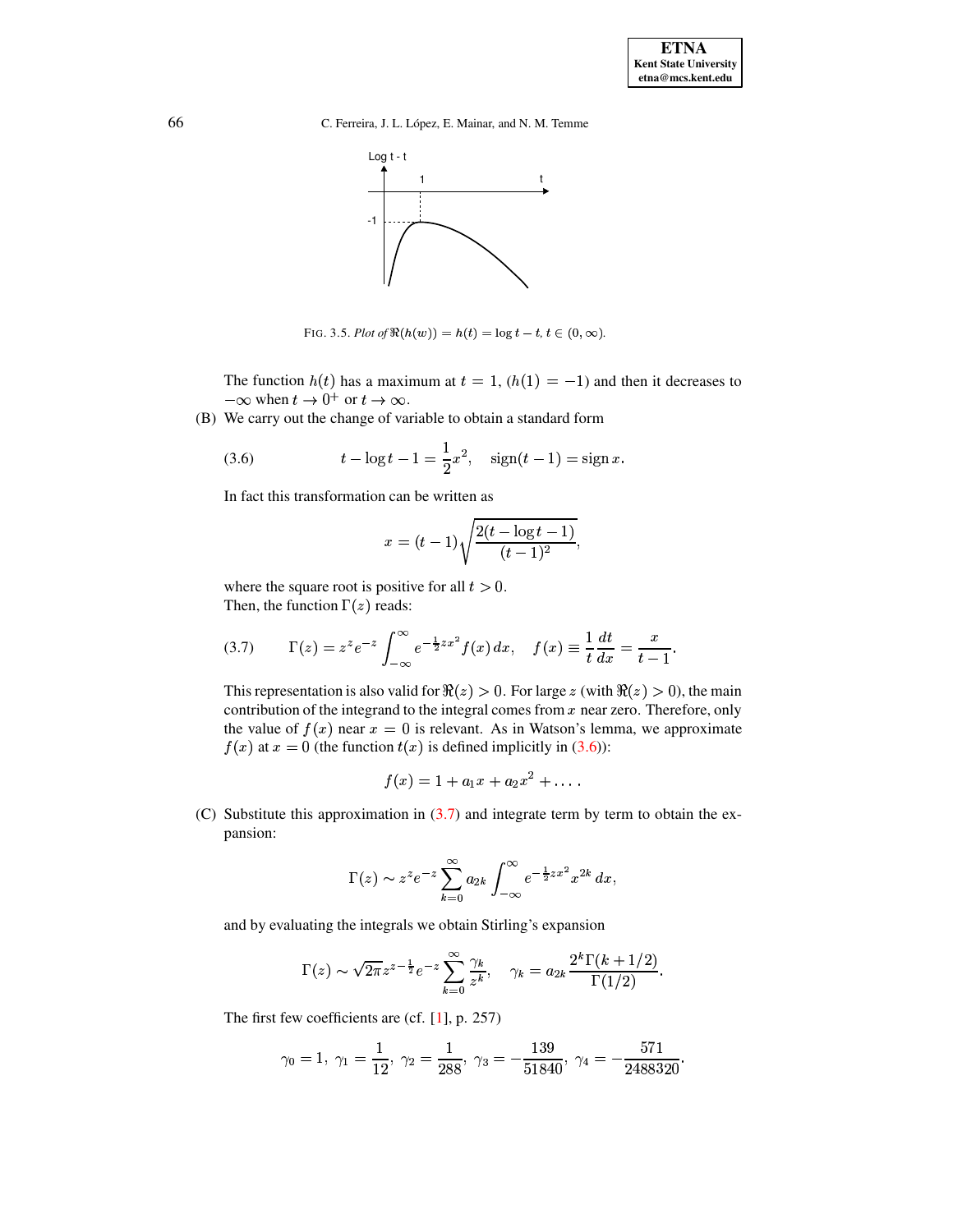It is of interest to observe that the following integral for the reciprocal gamma function can be expanded with the same transformation. We consider

$$
\frac{1}{\Gamma(z+1)} = \frac{1}{2\pi i} \int_{-\infty}^{(0+)} u^{-z-1} e^u \, du
$$

where (see [28], p. 48) the second integral starts at  $-\infty$ , with phase  $u = -\pi$ , encircles the origin in positive direction, and terminates at  $-\infty$ , with phase  $u = \pi$ . This integral is defined for all complex z. For  $z > 0$  we have

$$
\frac{1}{\Gamma(z+1)} = \frac{z^{-z}e^z}{2\pi i} \int_{-\infty}^{(0+)} e^{z(t-\log t - 1)} \frac{dt}{t}.
$$

For this integral the steepest descent path is the curve L' defined by  $r(\theta) = \theta / \sin \theta \theta \in$  $(-\pi, \pi)$  (see Figure 3.3). We use the transformation (3.6); the path L' is mapped onto the imaginary axis in the  $z$ -plane. The result is the expansion

$$
\frac{1}{\Gamma(z)} \sim \frac{z^{-z+\frac{1}{2}}e^z}{\sqrt{2\pi}} \sum_{k=0}^{\infty} (-1)^k \frac{\gamma_k}{z^k},
$$

with the same coefficients  $\gamma_k$  as in Stirling's expansion.

3.3. Interchanging summation and integration. All the classical methods based on Watson's lemma and Laplace's method, at some point, deal with integrals of the form

$$
\int_L h(w)g\left(\frac{w}{z}\right)dw,
$$

where  $g(t)$  has an asymptotic expansion in powers of w at  $w = 0$ :

$$
g(w) \sim \sum_{n=0}^{\infty} a_n w^n, \qquad w \to 0.
$$

Then we substitute this expansion of  $q(w)$  into the integral and interchange sum and integral obtaining an asymptotic expansion for large  $z$ :

$$
\int_L h(w)g\left(\frac{w}{z}\right)dw \sim \sum_{n=0}^{\infty} \frac{a_n}{z^n} \int_L h(w)w^n dw, \quad z \to \infty.
$$

But something goes wrong when the integration contour  $L$  goes to infinity and the kernel  $h(w)$  converges slowly to 0 when  $w \to \infty$ . In this case, the coefficients of the expansion,  $\int_L h(w)w^n dw$ , may not be defined and the classical expansion makes no sense. Consider the following example, an integral representation of a combination of Bessel functions (the Hankel function):

$$
H_{\nu}^{(1)}(z) = J_{\nu}(x) + iY_{\nu}(x)
$$
  
=  $-\frac{2i(x/2)^{-\nu}e^{ix}}{\sqrt{\pi}\Gamma(1/2 - \nu)} \int_0^{\infty} \frac{e^{ixt}}{[t(t+2)]^{\nu+1/2}} dt$ ,  $x > 0$ ,  $|\Re(\nu)| < \frac{1}{2}$ .

We are interested in the asymptotic approximation of the integral

$$
F(x) \equiv \frac{2^{\nu+1/2}}{x^{\nu-1/2}} \int_0^\infty \frac{e^{ixt}}{[t(2+t)]^{\nu+1/2}} dt
$$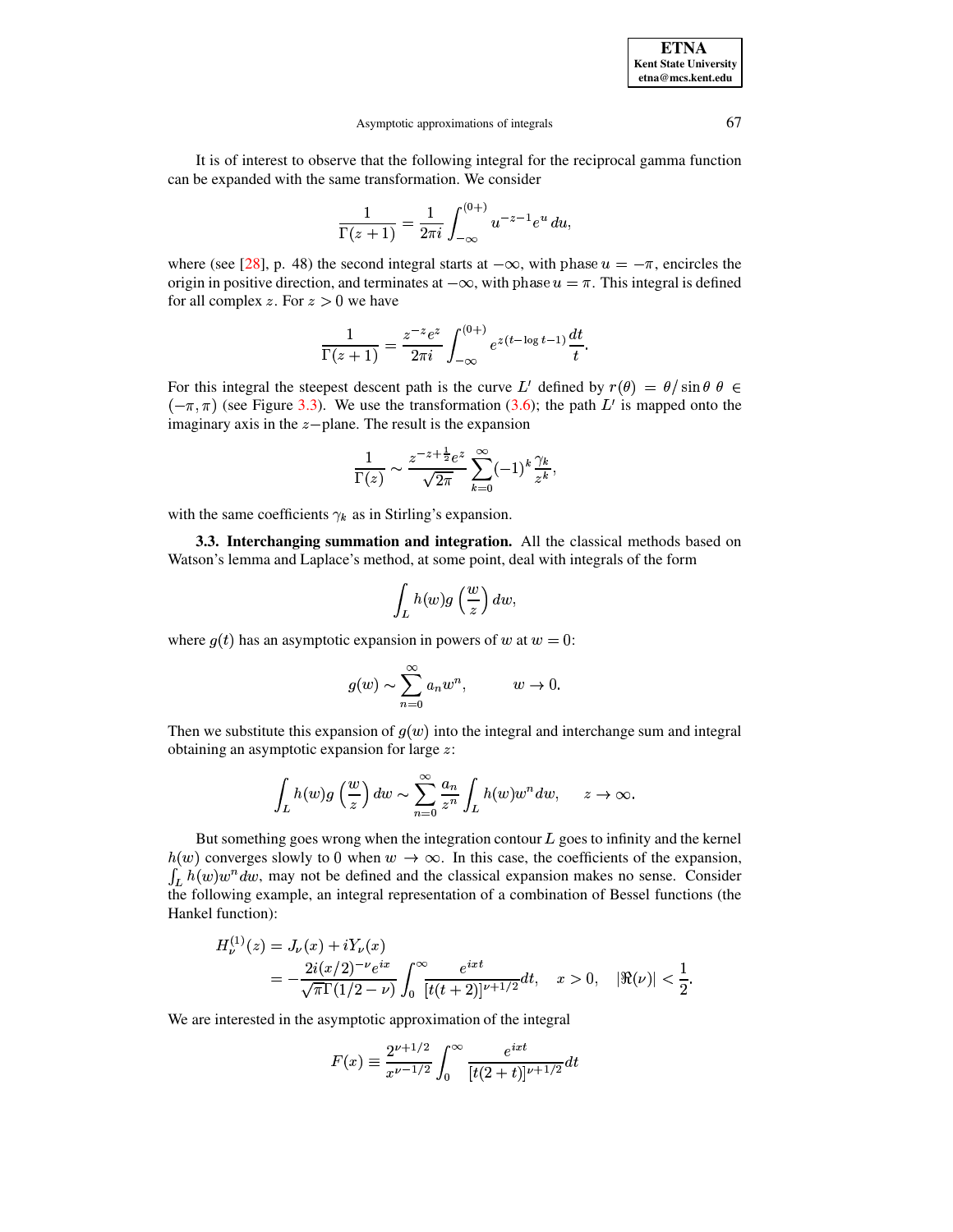for large x. After the change of variable  $t \to t/x$ , we have

$$
F(x) = \int_0^\infty \frac{e^{it}}{[t(1+t/(2x))]^{\nu+1/2}} dt.
$$

If we substitute the expansion  $[1 + t/(2x)]^{-\nu - 1/2} \sim \sum_{n=0}^{\infty} a_n t^n x^{-n}$  into the integral and interchange summation and integration, we obtain, formally:

$$
F(x)\sim\sum_{n=0}^\infty\left[\int_0^\infty\frac{e^{it}}{\sqrt{t}}t^{n-\nu}dt\right]\frac{a_n}{x^n}
$$

This expansion does not make sense, not even formally, because the moments of  $e^{it}$  are not defined. Classical methods based on Watson's lemma do not apply to this integral, although in this case, because the integrand is analytic, we can turn the path of integration to the positive imaginary axis to obtain a Laplace integral. With the following method, we can obtain asymptotic expansions of Fourier transforms.

4. Summability methods [Olver, 1974]. This method applies to Fourier transforms for large values of the parameter. We consider (see  $[23]$ )

$$
F(x) \equiv \int_0^\infty e^{ixt} f(t) dt, \quad x \in \mathbb{R}, \quad x \to \infty.
$$

We require for  $f(t)$ :

i)  $f(t) = \sum_{n=0}^{N-1} a_n t^{n+\alpha} + f_N(t)$ , where  $f_N(t) = O(t^{N+\alpha})$  when  $t \to 0^+, \alpha > -1$ and this expansion may be differentiated term by term an infinite number of times.

ii)  $f(t) \in C^{\infty}(0,\infty)$  and  $\int_{1}^{\infty} f^{(k)}(t)e^{ixt}dt$  converges uniformly at infinity for  $x > x_0$ . Just substituting the expansion i) into the integral and interchanging summation and integration makes no sense:

$$
\int_0^\infty e^{ixt} f(t)dt = \sum_{n=0}^{N-1} a_n \int_0^\infty t^{n+\alpha} e^{ixt} dt + \int_0^\infty f_N(t) e^{ixt} dt,
$$

because the integrals  $\int_0^\infty t^{n+\alpha} e^{ixt} dt$  are not defined. But we modify the kernel  $e^{ixt}$  to make these integrals convergent: multiply it by a negative exponential  $e^{-\epsilon t}$ ,  $\epsilon > 0$ . Then:

<span id="page-10-0"></span>
$$
(4.1) \qquad \int_0^\infty e^{ixt-\epsilon t} f(t)dt = \sum_{n=0}^{N-1} a_n \int_0^\infty t^{n+\alpha} e^{(ix-\epsilon)t} dt + \int_0^\infty f_N(t) e^{(ix-\epsilon)t} dt.
$$

This is a trivial equality (which makes sense). But, is the right hand side an asymptotic expansion for large x? If it is, it is an asymptotic expansion of  $\int_0^\infty e^{ixt-\epsilon t} f(t) dt$ . Then, does it have something to do with an asymptotic expansion of  $F(x)$ ? The answer to both questions is yes and this is explained below. Roughly speaking, the asymptotic expansion for  $\int_0^\infty e^{ixt} f(t) dt$  is obtained from the above asymptotic expansion for  $\int_0^\infty e^{ixt-\epsilon t} f(t) dt$  by taking the limit  $\epsilon \to 0^+$ .

Integrating by parts in the last term in the above equation, we obtain:

$$
\int_0^\infty f_N(t)e^{(ix-\epsilon)t}dt = \frac{1}{(\epsilon - ix)^N} \int_0^\infty f_N^{(N)}(t)e^{(ix-\epsilon)t}dt.
$$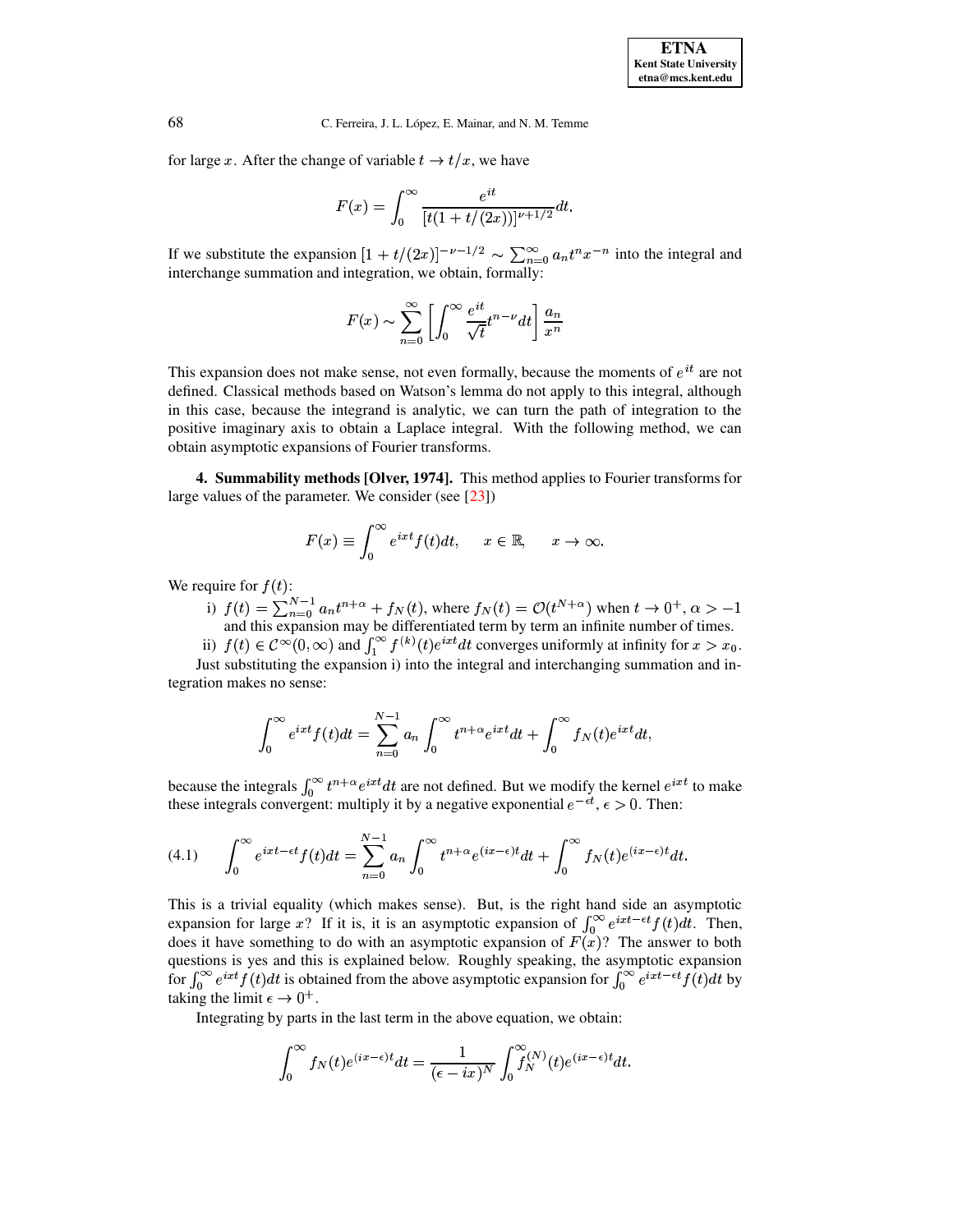| <b>ETNA</b>                  |
|------------------------------|
| <b>Kent State University</b> |
| etna@mcs.kent.edu            |

This make sense thanks to hypothesis ii). At this point we need to apply the following lemma  $[29]$ :

LEMMA 4.1. If the integral  $\int_0^\infty f(t)dt$  exists as an improper Riemann integral, then

$$
\lim_{\epsilon \to 0^+} \int_0^\infty e^{-\epsilon t} f(t) dt = \int_0^\infty f(t) dt
$$

From ii) and this lemma we have:

$$
\lim_{\epsilon \to 0^+} \int_0^\infty e^{ixt - \epsilon t} f(t) dt = \int_0^\infty e^{ixt} f(t) dt
$$

and

$$
\lim_{\epsilon \to 0^+} \int_0^\infty f_N^{(N)}(t) e^{(ix-\epsilon)t} dt = \int_0^\infty f_N^{(N)}(t) e^{ixt} dt.
$$

On the other hand, straightforward computation shows that

$$
\int_0^\infty t^{n+\alpha} e^{(ix-\epsilon)t} dt = \frac{\Gamma(n+\alpha+1)}{(\epsilon-ix)^{n+\alpha+1}}.
$$

Then, taking the limit  $\epsilon \to 0^+$  in (4.1) we obtain:

<span id="page-11-0"></span>(4.2) 
$$
\int_0^\infty e^{ixt} f(t) dt = \sum_{n=0}^{N-1} a_n \frac{i(n+\alpha)!}{x^{n+1+\alpha}} e^{\frac{i\pi(n+\alpha)}{2}} + \frac{i^N}{x^N} \int_0^\infty f_N^{(N)}(t) e^{ixt} dt.
$$

This is a formal asymptotic expansion for large x. It is a valid asymptotic expansion if we can show that  $\int_0^\infty f_N^{(N)}(t)e^{ixt}dt = o(1)$  when  $x \to \infty$ . But this is just the Riemann-Lebesgue lemma for Riemann integrals [31].

$$
\frac{i^N}{x^N} \int_0^\infty f_N^{(N)}(t) e^{ixt} dt = o(x^{-N}), \qquad x \to \infty
$$

and  $(4.2)$  is a valid asymptotic expansion for large x.

Summability methods apply to other integral transforms with oscillatory kernels such as Hankel transforms [31].

But the situation may be worse when the integral does not have an oscillatory kernel, but an integrand with just an algebraic decay at infinity. Then neither the classical methods described above nor the summability methods apply. Consider the following example, the third symmetric elliptic integral:

$$
R_J(x, y, w, z) \equiv \frac{3}{2} \int_0^{\infty} \frac{dt}{\sqrt{(t+x)(t+y)(t+w)(t+z)}}, \qquad x, y, w, z > 0.
$$

We are interested in approximations of this function for large  $z$ . The intuitive argument used in the classical methods fails: if we expand

$$
\frac{1}{\sqrt{(t+x)(t+y)(t+w)}} \sim \sum_{n=0}^{\infty} a_n t^n
$$

and substitute this expansion into the integral we obtain, formally,

$$
R_J(x, y, w, z) \sim \sum_{n=0}^{\infty} a_n \left[ \int_0^{\infty} \frac{t^n dt}{t+z} \right].
$$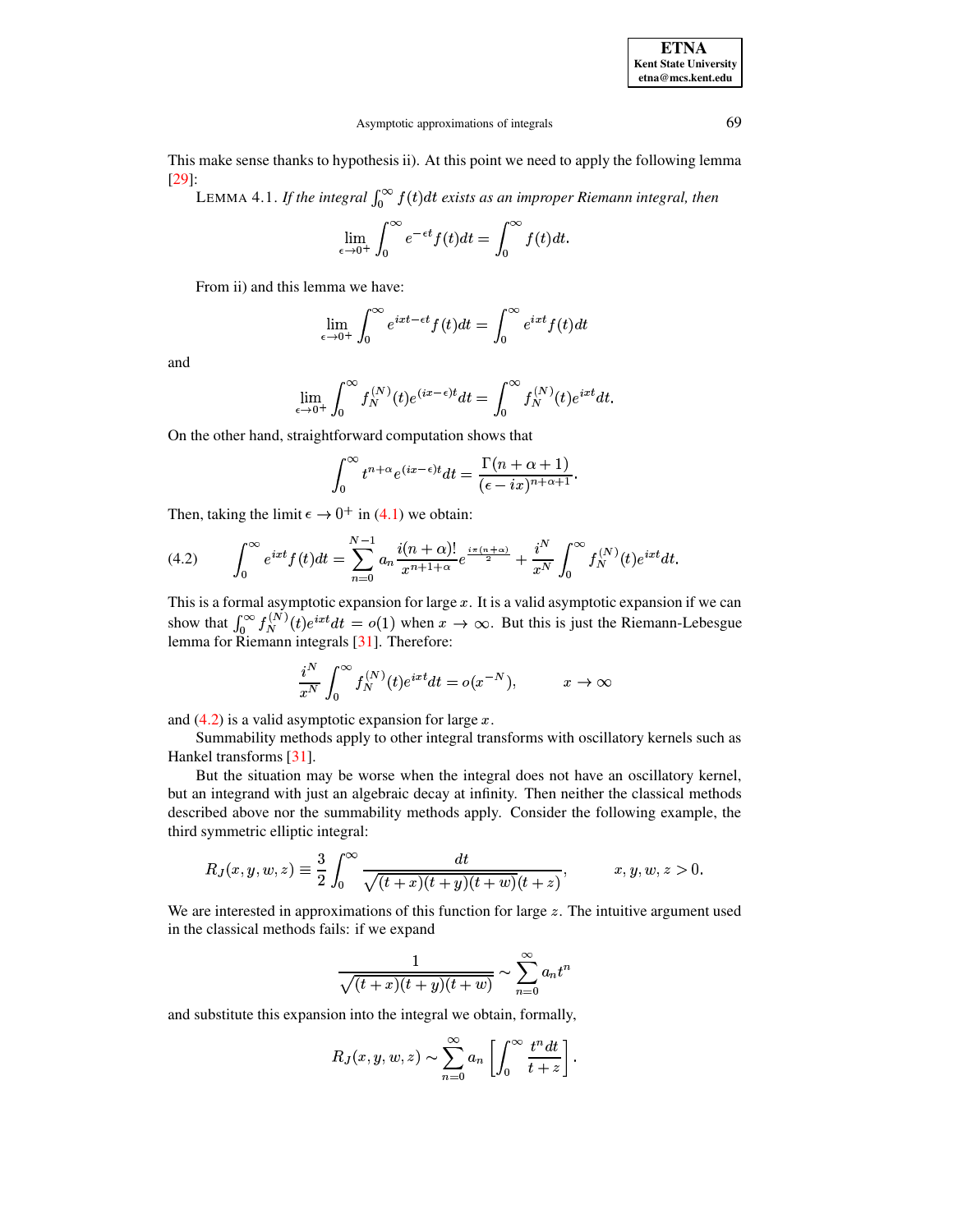But this is not a formal asymptotic expansion for large  $z$ . Moreover, all the terms of the sum are infinite.

The pragmatic procedure produces a formal asymptotic expansion: if we substitute the expansion

$$
\frac{1}{t+z} \sim \frac{1}{z} \sum_{n=0}^{\infty} \frac{(-t)^n}{z^n}
$$

into the integral, we obtain the expansion

$$
R_J(x,y,w,z) \sim \sum_{n=0}^{\infty} \left[ \int_0^{\infty} \frac{t^n dt}{\sqrt{(t+x)(t+y)(t+w)}} \right] \frac{(-1)^n}{z^{n+1}}.
$$

This is a formal asymptotic expansion but, for  $n \geq 1$  the coefficients are infinite. Summability methods do not apply because we do not have an oscillatory kernel.

McClure and Wong gave a solution [21], [31]. If an expansion at  $t = 0$  is not successful, try an expansion at  $t = \infty$ :

$$
\frac{1}{\sqrt{(t+x)(t+y)(t+w)}} \sim \frac{1}{t^{3/2}} \sum_{n=0}^{\infty} \frac{a_n}{t^n}, \qquad t \to \infty.
$$

Substituting this expansion into the integral and interchanging summation and integration, we obtain the formal asymptotic expansion:

$$
R_J(x, y, w, z) \sim \sum_{n=0}^{\infty} a_n \int_0^{\infty} \frac{dt}{t^{n+3/2}(t+z)} = \sum_{n=0}^{\infty} \frac{a_n}{z^{n+3/2}} \int_0^{\infty} \frac{dt}{t^{n+3/2}(t+1)}
$$

Once more, the coefficients of the expansion are divergent. But now the origin of the divergence is different: it is at  $t = 0$ , not at  $t = \infty$ . And this divergence may be repaired by using the theory of distributions.

5. Distributional methods [McClure and Wong, 1978]. This technique applies to several kinds of integrals. We consider here the important example of the Stieltjes transforms  $[21]$ :

<span id="page-12-0"></span>(5.1) 
$$
F(z) \equiv \int_0^\infty \frac{f(t)dt}{t+z}, \quad |\text{phase } z| < \pi, \quad z \to \infty.
$$

We require for the function  $f(t)$ : i)  $f(t) \in L_{Loc}[0, \infty)$ 

ii) 
$$
f(t) = \sum_{n=0}^{N-1} \frac{a_n}{t^{n+\alpha}} + f_N(t)
$$
, where  $f_N(t) = \mathcal{O}(t^{-N-\alpha})$  when  $t \to \infty$  and  $0 < \alpha < 1$ . Substituting the expansion ii) into (5.1) and replacing summation and integration does

not make sense, because in

$$
\int_0^\infty \frac{f(t)dt}{t+z} = \sum_{n=0}^{N-1} a_n \int_0^\infty \frac{dt}{t^{n+\alpha}(t+z)} + \int_0^\infty \frac{f_N(t)dt}{t+z},
$$

the integrals  $\int_0^\infty \frac{dt}{t^{n+\alpha}(t+z)}$  are not defined. But observe that if we proceed formally, integrating these integrals by parts, and forgetting about the boundary terms, we obtain the finite integrals:

$$
\frac{n!(-1)^n}{(\alpha)_n}\int_0^\infty \frac{dt}{t^\alpha(t+z)^{n+1}}.
$$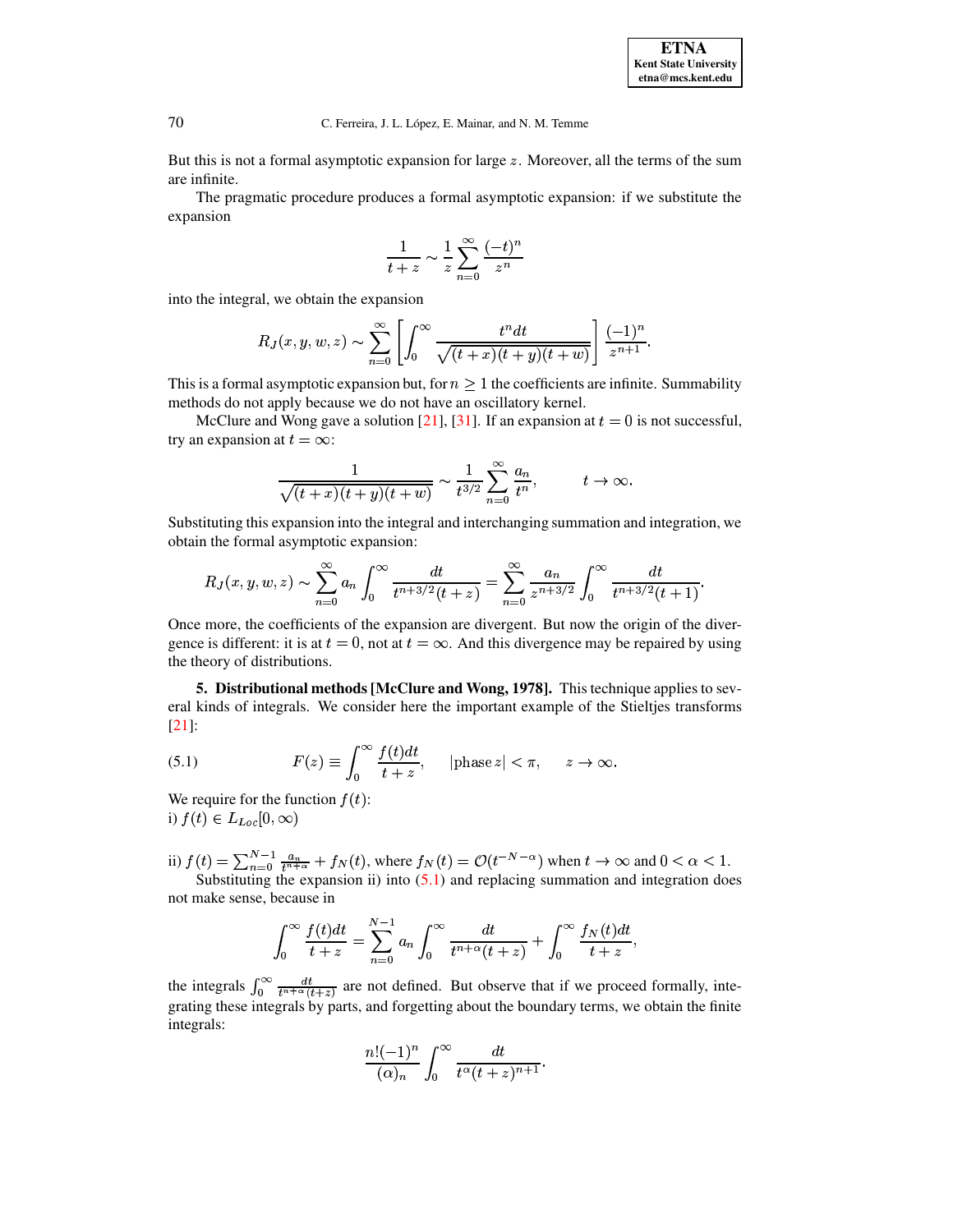These formal manipulations may be made rigorous by means of the theory of distributions. The expansion ii) is just an identity between the functions  $f(t)$ ,  $t^{-n-\alpha}$  and  $f_N(t)$ . Consider the space of rapidly decreasing functions  $S$  and the set of tempered distributions acting on the functions  $\varphi$  of this space. Each of the functions  $f(t)$ ,  $t^{-n-\alpha}$  and  $f_N(t)$  has an associated tempered distribution that we denote by the same symbol, but in bold font:

$$
\langle \mathbf{f}, \varphi \rangle \equiv \int_0^\infty f(t) \varphi(t) dt, \qquad \varphi \in \mathcal{S},
$$
  

$$
\langle \mathbf{t}^{-\mathbf{n}-\alpha}, \varphi \rangle \equiv \frac{1}{(\alpha)_n} \int_0^\infty t^{-\alpha} \varphi^{(n)}(t) dt, \qquad \varphi \in \mathcal{S},
$$
  

$$
\langle \mathbf{f}_\mathbf{n}, \varphi \rangle \equiv (-1)^n \int_0^\infty f_{n,n}(t) \varphi^{(n)}(t) dt, \qquad \varphi \in \mathcal{S}
$$

where  $f_{n,n}(t)$  is the *n*-th integral of  $f_n(t)$ :  $f_0(t) = f(t)$  and, for  $k = 0, 1, ..., n - 1$ :

$$
f_{n,k+1}(t) = -\int_t^{\infty} f_{n,k}(u) du = \frac{(-1)^{k+1}}{k!} \int_t^{\infty} (u-t)^k f_n(u) du.
$$

Now the key point is to find a relation (similar to ii)) between these distributions. This relation was obtained by McClure and Wong [21]:

<span id="page-13-0"></span>(5.2) 
$$
\mathbf{f} = \sum_{n=0}^{N-1} a_n \mathbf{t}^{-\mathbf{n}-\alpha} + \sum_{n=0}^{N-1} M[f; n+1] \delta^{(\mathbf{n})} + \mathbf{f}_N,
$$

where  $M[f; z]$  is the Mellin transform of  $f(t)$ ,  $M[f; z] \equiv \int_0^\infty t^{z-1} f(t) dt$  or its analytic continuation.

We apply both sides of (5.2) to the function  $\varphi(t) \equiv \frac{e^{-\epsilon t}}{t+z}$ ,  $\epsilon > 0$ , of S, and we obtain:

$$
\int_0^\infty \frac{e^{-\epsilon t} f(t)}{t+z} dt = \sum_{n=0}^{N-1} \frac{a_n}{(\alpha)_n} \int_0^\infty \frac{(-1)^n e^{-\epsilon t}}{t^{\alpha}(t+z)^{n+1}} dt + \sum_{n=0}^{N-1} \frac{M[f; n+1]}{n!} < \delta^{(n)}, \frac{e^{-\epsilon t}}{t+z} > +N! \int_0^\infty \frac{f_{N,N}(t) e^{-\epsilon t}}{(t+z)^{N+1}} dt + \mathcal{O}(\epsilon), \ \epsilon \to 0^+.
$$

We take the limit  $\epsilon \to 0^+$  and use the dominated convergence theorem to obtain:

$$
\int_0^\infty \frac{f(t)}{t+z} dt = \frac{\pi}{\sin(\pi \alpha)} \sum_{n=0}^{N-1} \frac{a_n (-1)^n}{z^{n+\alpha}} + \sum_{n=0}^{N-1} \frac{M[f; n+1]}{z^{n+1}} + R_N(z),
$$

where

$$
R_N(z) \equiv N! \int_0^\infty \frac{f_{N,N}(t)}{(t+z)^{N+1}} dt.
$$

We have obtained a formal asymptotic expansion containing two asymptotic sequences:  $\{z^{-n-\alpha}\}\$ and  $\{z^{-n-1}\}\$ . It remains to be shown that it is a valid asymptotic expansion. In [8] it is shown that in fact  $R_N(z) = \mathcal{O}(z^{-N-\alpha})$  when  $z \to \infty$ . Moreover, in [31] and in [8] it is shown that if the remainder in the expansion ii) of  $f(t)$  satisfies the bound  $|f_N(t)| \leq c_N t^{-N-\alpha}$ , where  $c_N$  is a constant, then

$$
|R_N(z)| \le \frac{\pi c_N}{\sin(\pi \alpha)} \frac{1}{|z|^{N+\alpha}}.
$$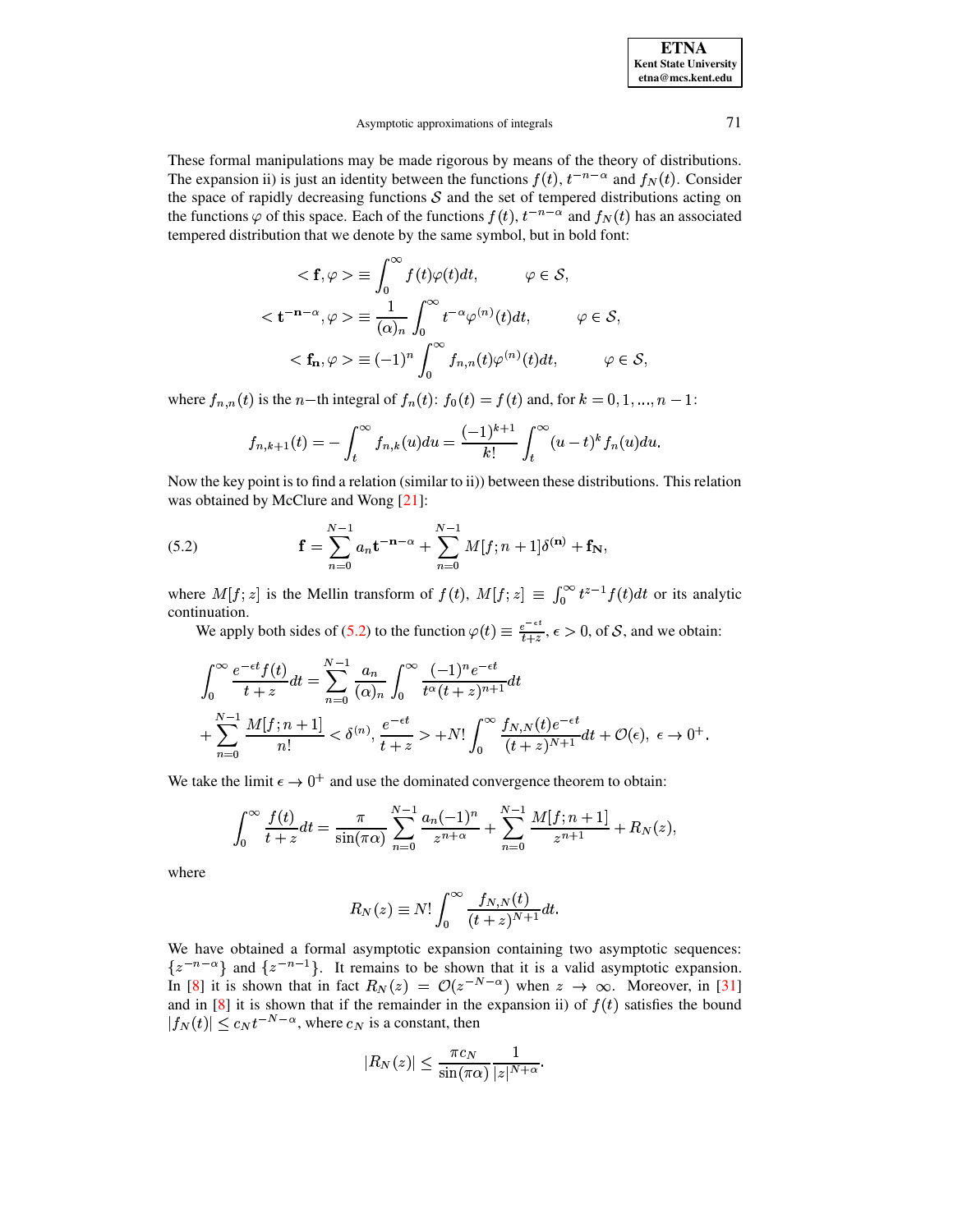We have considered in hypothesis ii) only the case  $0 < \alpha < 1$ . The case  $\alpha = 1$  is similar although a little bit more cumbersome. In this case the expansion contains logarithmic terms in  $z$  [\[31\]](#page-25-1).

The distributional approach applies to other integral transforms, such as the Laplace and Fourier transforms when the parameter of the transformation is small:  $\int_0^\infty e^{-zt} f(t) dt$ ,  $z \to z$  $(t)dt, z \rightarrow 0$ or  $\int_0^\infty e^{ixt} f(t) dt$ , when  $x \to 0$  [\[31\]](#page-25-1).

For the example of the third symmetric elliptic integral, considered as a motivation for this section, we have (we only show the dominant term of the expansion)  $[18]$ :

$$
R_J(x, y, w, z) \sim 3\frac{R_F(x, y, w)}{z}, \qquad z \to \infty,
$$

where  $R_F(x, y, w)$  is the first symmetric elliptic integral.

All the asymptotic methods described up to here are based on an expansion of the integrand at some appropriate point. There are some other methods, that are not based on such an expansion, but on a very different idea: Mellin transform techniques, integration by parts, and so on. See the references [\[22\]](#page-25-0), [\[27\]](#page-25-9), and [\[31\]](#page-25-1).

**6. Asymptotic relations in the Askey scheme I.** Taking a look at the Askey table (see Figure [6.1\)](#page-19-0) we see that there are several known limits between polynomials located at different levels in the table. The limit is always taken over a parameter contained in the polynomials, the variable  $x$  and the degree  $n$  remain fixed.

Askey - Scheme of Hypergeometric Orth. Pols.



FIG. 6.1. *Askey table of hypergeometric polynomials. Every arrow between two polynomials indicates a known limit between those polynomials.*

For example, the arrow between the Laguerre and the Hermite polynomials means that a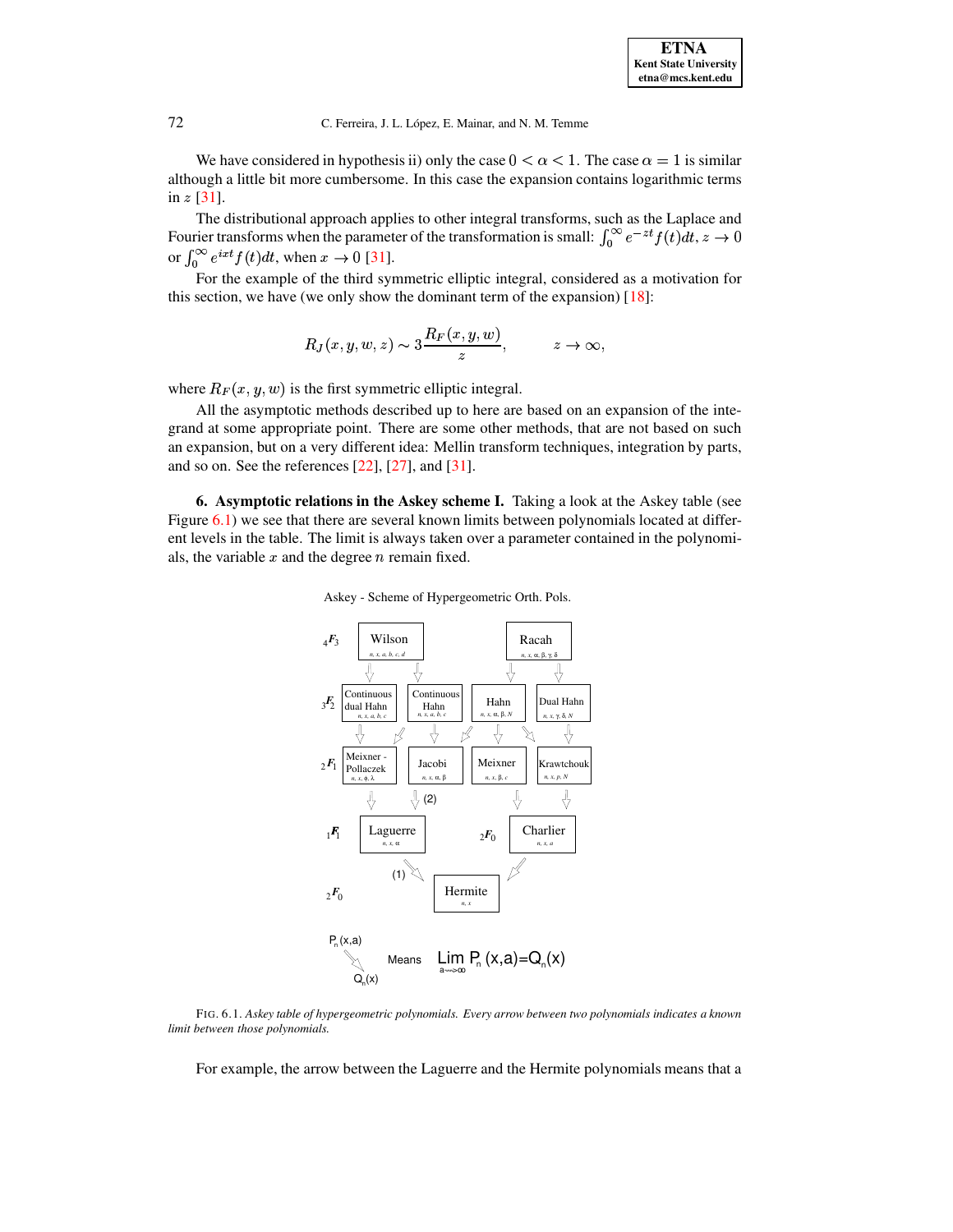limit exists,

$$
\lim_{\alpha \to \infty} \alpha^{-n/2} L_n^{(\alpha)} (x \sqrt{\alpha} + \alpha) = \frac{(-2)^n}{n!} H_n \left( \frac{x}{\sqrt{2}} \right),
$$

The arrow between the Jacobi and the Laguerre polynomials can be illustrated by

$$
\lim_{\beta \to \infty} P_n^{(\alpha,\beta)} \left( 1 - \frac{2x}{\beta} \right) = L_n^{(\alpha)}(x)
$$

We wonder if there is something else beyond these limits. That is, we wonder if there is a complete asymptotic expansion of the form:

$$
\alpha^{-n/2} L_n(\alpha) (x\sqrt{\alpha} + \alpha) \sim \frac{(-2)^n}{n!} H_n\left(\frac{x}{\sqrt{2}}\right) + \frac{a_1}{\alpha} + \frac{a_2}{\alpha^2} + \dots
$$

If this is the case, the limits are obtained just from the first term of this expansion. We restrict ourselves in this paper to the limits of the type: any polynomial  $p_n(x) \rightarrow$  Hermite polynomial  $H_n(x)$ . The theory developed here may be extended to the case: any polynomial  $\rightarrow$  Charlier polynomial [9]. In general, it may be extended to any case: polynomial  $A \rightarrow$  polynomial B, where polynomial B is below polynomial A in the Askey table  $[10]$ .

The key point to answer the question stated in the above paragraph is to consider the generating function  $F(x, w)$  of a generic family of polynomials  $p_n(x)$ :

$$
F(x, w) = \sum_{n=0}^{\infty} p_n(x) w^n \Rightarrow p_n(x) = \frac{1}{2\pi i} \int_{\Gamma} F(x, w) \frac{dw}{w^{n+1}},
$$

and the generating function for the Hermite polynomials:

$$
e^{2xw-w^2} = \sum_{n=0}^{\infty} \frac{H_n(x)}{n!} w^n \Rightarrow H_n(x) = \frac{n!}{2\pi i} \int_{\Gamma} \frac{e^{2xw-w^2}}{w^{n+1}} dw.
$$

In both integrals above the contour  $\Gamma$  is a small circle around the origin  $w = 0$  ( $\Gamma$  must be inside the analyticity region of the generating functions). For convenience we replace the variable x in the Hermite polynomials by X and introduce the new variable  $B$ , replacing  $w \rightarrow Bw$  in the above expansion:

$$
e^{2XBw - B^2w^2} = \sum_{n=0}^{\infty} \frac{H_n(X)}{n!} B^n w^n \Rightarrow H_n(X) = \frac{n!}{2\pi i B^n} \int_{\Gamma} e^{2XBw - B^2w^2} \frac{dw}{w^{n+1}}.
$$

We define the function  $f(x, w)$  as the ratio of the generating functions  $F(x, w)$  and  $e^{2XBw-B^2w^2}$ .

$$
F(x, w) = e^{2XBw - B^2w^2} f(x, w).
$$

Because the contour  $\Gamma$  can be taken close to the origin, the polynomials  $p_n(x)$  and  $H_n(x)$ are defined by the values of their respective generating functions around the origin. Then, "if both generating functions are similar around the origin, the polynomials will be similar, too". Therefore, the key point is to choose X and B (free parameters up to now) such that these generating functions are as similar as possible around  $w = 0$ , that is,  $f(x, w) \approx 1$  (in an optimal way) near  $w = 0$ . For this purpose we write:

$$
F(x, w) = e^{F(x, w)}
$$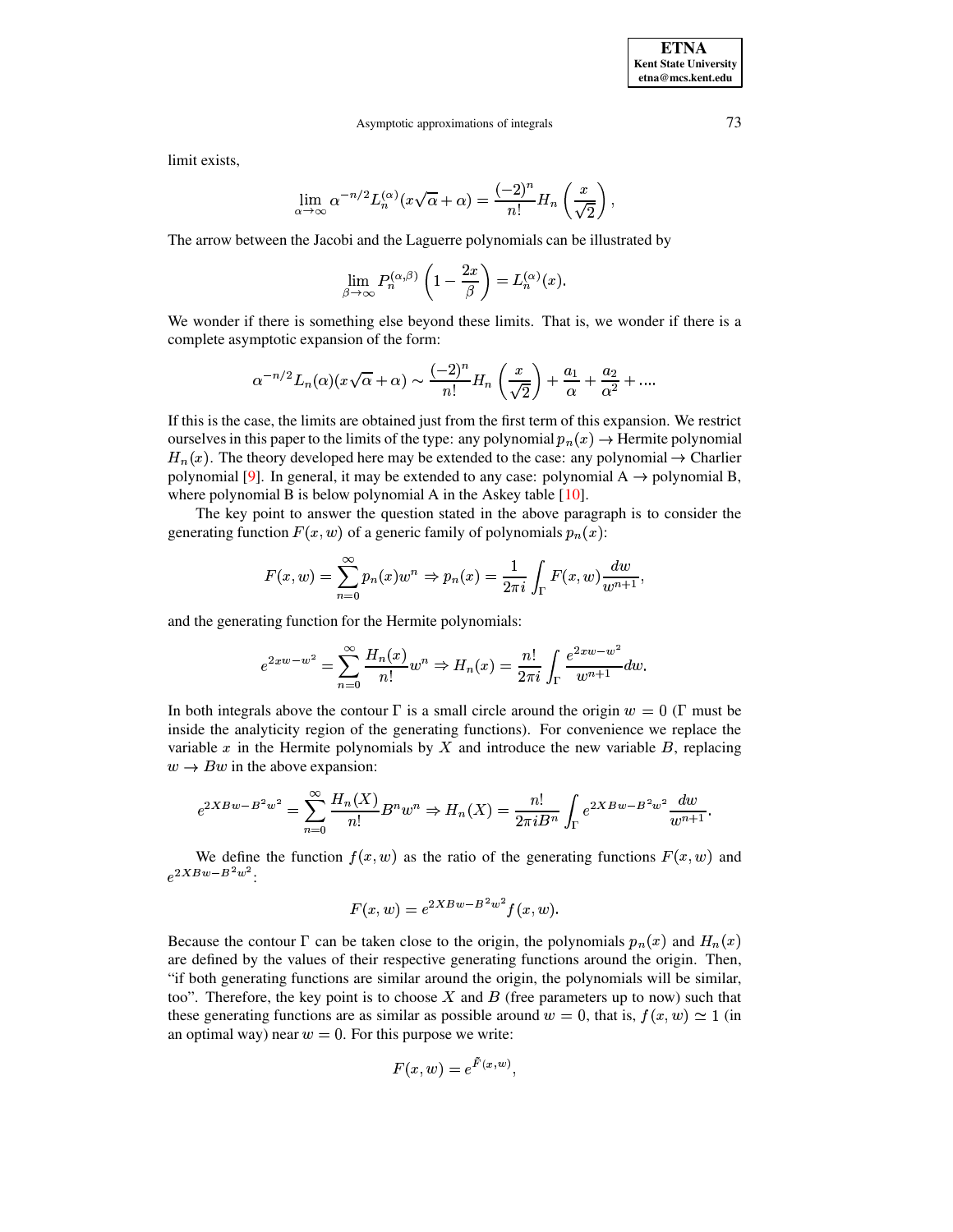and expand  $F(x, w)$  at  $w = 0$ :  $F(x, w) = \log F(x, w) = a_1w + a_2w^2 + a_3w^3 + ...$ 

We assume now that  $\tilde{F}(x, w)$  contains a large parameter  $\alpha$  in such a way that  $a_k = \mathcal{O}(\alpha)$ when  $\alpha \to \infty$  for  $k = 1, 2, 3, ...$  This is the case for all the polynomials in the Askey table. But instead of constructing a general and surely not quite clear theory, we continue the explanation of the method by means of one concrete example: the Laguerre polynomials. The method for the remaining polynomials of the Askey table is similar.

The generating function of the Laguerre polynomial is:

<span id="page-16-1"></span>(6.1) 
$$
(1-w)^{-\alpha-1}e^{-wx/(1-w)} = \sum_{n=0}^{\infty} L_n^{(\alpha)}(x)w^n.
$$

Therefore,

$$
\tilde{F}(x, w) = -\frac{wx}{1 - w} - (\alpha + 1) \log(1 - w)
$$

and it is clear in this example that  $a_k = \mathcal{O}(\alpha)$  when  $\alpha \to \infty$ . The function  $f(x, w)$  reads

$$
f(x, w) = e^{\tilde{F}(x, w) - 2XBw + B^2w^2} \equiv e^{\tilde{f}(x, w)}
$$

and we expand

$$
\tilde{f}(x, w) = \log f(x, w) = b_1 w + b_2 w^2 + b_3 w^3 + \dots
$$

Obviously  $b_1 = a_1 - 2XB$ ,  $b_2 = a_2 + B^2$  and  $b_k = a_k$  for  $k = 3, 4, 5, ...$ . Therefore,  $b_k = \mathcal{O}(\alpha)$  when  $\alpha \to \infty$  for  $k = 3, 4, 5, ...$ 

The notion " $f(x, w) \simeq 1$  (in an optimal way) for  $w \to 0$ " means that we set as many coefficients  $b_k$  as possible to 0. By choosing X and B to be the solution of the system

$$
\begin{cases}\na_1 - 2XB = 0 \\
a_2 + B^2 = 0,\n\end{cases}
$$

we have  $b_1 = b_2 = 0$  and also  $A = \mathcal{O}(\sqrt{\alpha})$  and  $B = \mathcal{O}(\sqrt{\alpha})$  when  $\alpha \to \infty$ . Moreover, under these circumstances  $f(x, w) = e^{b_3 w^3 + b_4 w^4 + \cdots}$  and then:

$$
f(x, w) = 1 + [b_3w^3 + b_4w^4 + ...] + \frac{1}{2} [b_3w^3 + b_4w^4 + ...]^2 + ... =
$$
  

$$
1 + c_3w^3 + c_4w^4 + c_5w^5 + c_6w^6 + ...
$$

where  $c_3 = b_3$ ,  $c_4 = b_4$ ,  $c_5 = b_5$ ,  $c_6 = b_6 + b_3^2/2$ ,... But  $b_k = \mathcal{O}(\alpha)$  when  $\alpha \to \infty$  then means that

$$
c_k = \mathcal{O}(\alpha^{\lfloor k/3 \rfloor}), \qquad \alpha \to \infty.
$$

<span id="page-16-0"></span>Taking into account all these preliminaries, we can write the Laguerre polynomials  $L_n^{(\alpha)}(x)$ in the form:

$$
L_n^{(\alpha)}(x) = \frac{1}{2\pi i} \int_{\Gamma} F(x, w) \frac{dw}{w^{n+1}} = \frac{1}{2\pi i} \int_{\Gamma} e^{2XBw - B^2w^2} f(x, w) \frac{dw}{w^{n+1}}
$$
  
= 
$$
\frac{1}{2\pi i} \int_{\Gamma} e^{2XBw - B^2w^2} \sum_{k=0}^n c_k w^k \frac{dw}{w^{n+1}}
$$
  
= 
$$
\sum_{k=0}^n c_k \frac{1}{2\pi i} \int_{\Gamma} e^{2XBw - B^2w^2} \frac{dw}{w^{n-k+1}} = B^n \sum_{k=0}^n \frac{c_k}{B^k} \frac{H_{n-k}(X)}{(n-k)!}.
$$

 $(6.2)$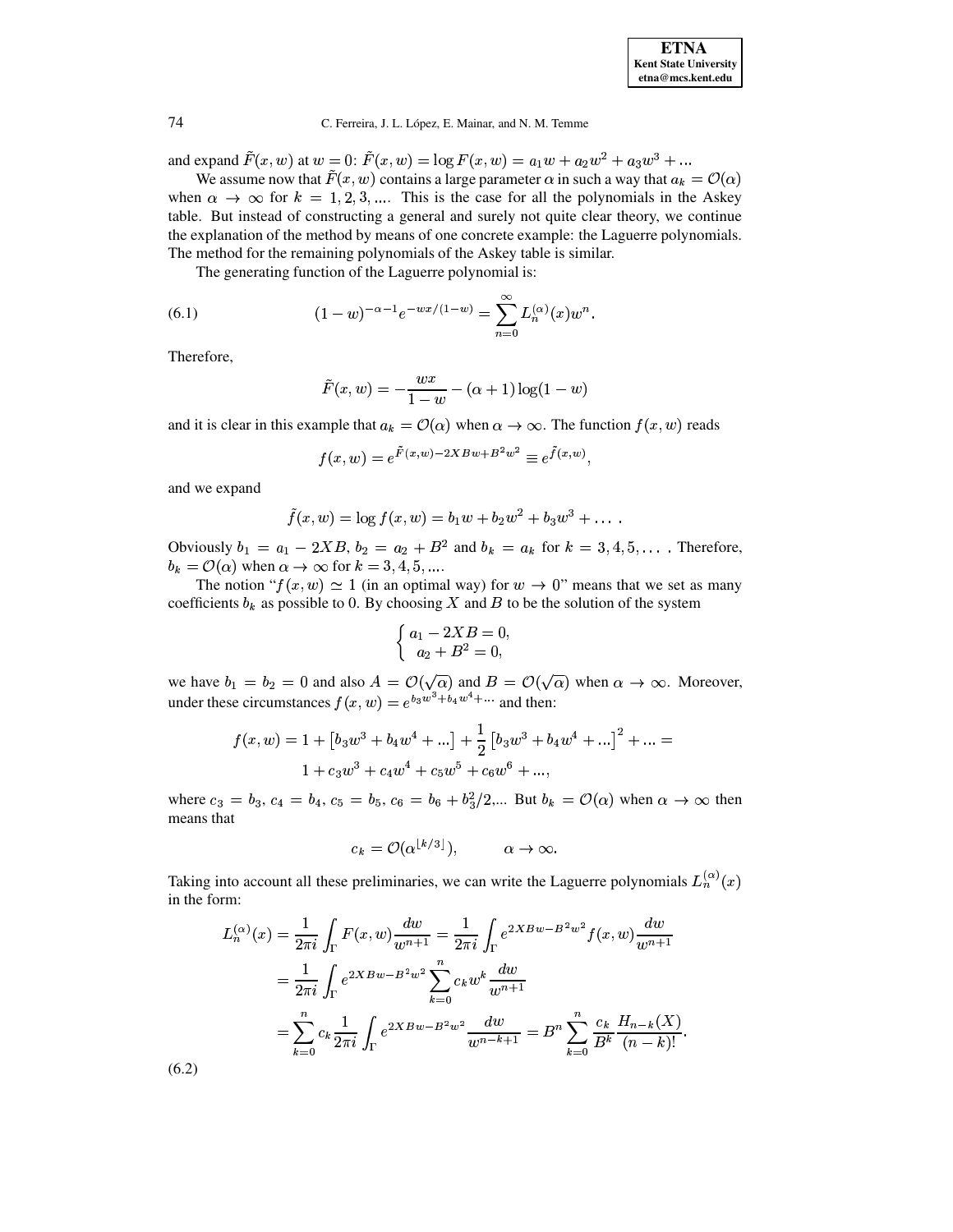| <b>ETNA</b>                  |
|------------------------------|
| <b>Kent State University</b> |
| etna@mcs.kent.edu            |

And taking into account that  $c_k = \mathcal{O}(\alpha^{\lfloor k/3 \rfloor})$ ,  $B^k = \mathcal{O}(\alpha^{k/2})$  and  $H_{n-k}(X) =$  $\mathcal{O}(\alpha^{(n-k)/2})$  when  $\alpha \to \infty$ , we conclude that the terms of the expansion (6.2) are of the order

$$
\frac{c_k}{B^k}H_{n-k}(X)=\mathcal{O}(\alpha^{n/2+\lfloor k/3\rfloor-k}),\qquad \alpha\to\infty.
$$

It follows that the expansion  $(6.2)$  of Laguerre polynomials in terms of Hermite polynomials is an asymptotic expansion for large  $\alpha$ .

The preceding discussion is not only valid for Laguerre polynomials; it may be generalized to other polynomials  $p_n(x)$  of the Askey table [9], [16]. Hermite polynomials are not the only polynomials that may be taken as basic approximants. Laguerre or Charlier may be taken instead  $[9]$ ,  $[17]$ . From these expansions, known and new limits between polynomials may be obtained (see details in  $[9]$ ,  $[16]$ ,  $[17]$ ).

7. A simplified saddle point method. In this section we introduce a new and simpler version of the saddle point method and apply it to three examples of orthogonal polynomials: Charlier, Laguerre and Jacobi polynomials to obtain asymptotic (and convergent) expansions of these polynomials for large  $n$  and/or  $x$ .

From the generating function of the Laguerre polynomials  $(6.1)$ , we have that

$$
L_n^{(\alpha)}(x) = \frac{1}{2\pi i} \int_{\Gamma} e^{xw/(w-1)} (1-w)^{-\alpha-1} \frac{dw}{w^{n+1}}
$$

where  $\Gamma$  is a circle of radius  $r < 1$  with center at  $w = 0$ . In general, we consider integrals of the form

<span id="page-17-0"></span>(7.1) 
$$
F(n) \equiv \int_{\Gamma} f(w)e^{ng(w)} \frac{dw}{w^{n+1}} = \int_{\Gamma} f(w)e^{n\varphi(w)} \frac{dw}{w},
$$

where we have defined  $\varphi(w) \equiv g(w) - \log w$  and

i)  $\Gamma$  is a small circle with center at  $w = 0$ .

ii)  $f(w)$  and  $g(w)$  are analytic on and inside  $\Gamma$ .

For example, the above integral representation of the Laguerre polynomials fits into the form  $(7.1)$  if we write

$$
L_n^{(\alpha)}(nx) = \frac{1}{2\pi i} \int_{\Gamma} e^{n[xw/(w-1) - \log w]} \frac{1}{(1-w)^{\alpha+1}} \frac{dw}{w}.
$$

We have  $\varphi(w) = xw/(w-1) - \log w$  and  $f(w) = (1-w)^{-\alpha-1}$ . The standard saddle point method consists of:

- (A) To deform  $\Gamma$  to another contour  $\Gamma^*$  that crosses the saddle points of  $\varphi(w)$ ;
- (B) a suitable change of the variable of integration;
- (C) application of Laplace's method or Watson's lemma.

In particular when more parameters are involved, the transformation of the given integral into a standard form gives complicated integrands, and the analysis is hard work. Examples of these expansions are available for the Jacobi, Laguerre, Meixner, Charlier, Krawtchouk polynomials, and so on by R. Wong and co-workers [4], [11], [14]. For example, [14] gives the asymptotic expansion for the Krawtchouk polynomials:

$$
K_n^{(\lambda n)}(\nu n; p, q) \sim \frac{p^n}{n!} \left(\frac{q}{p}\right)^{\nu n} n^{n/2} e^{\gamma n}
$$

$$
\times \left(V_n(\beta \sqrt{n}) \sum_{k=0}^{N-1} \frac{a_k}{n^k} + \frac{1}{\sqrt{n}} V'_n(\beta \sqrt{n}) \sum_{k=0}^{N-1} \frac{b_k}{n^k}\right)
$$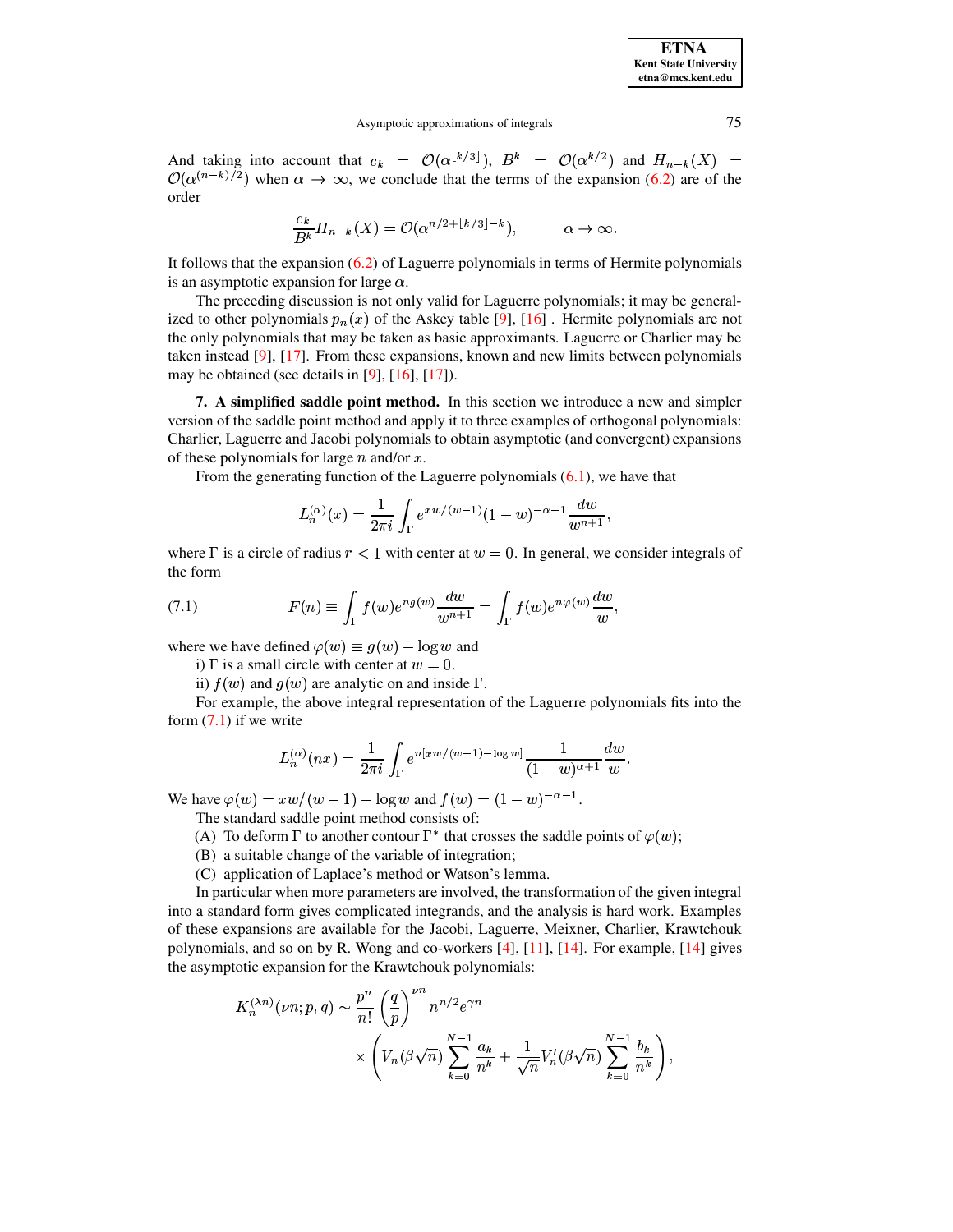| <b>ETNA</b>                  |
|------------------------------|
| <b>Kent State University</b> |
| etna@mcs.kent.edu            |

where  $V_n(z)$  is a parabolic cylinder function,  $\lambda > 0$  and  $\nu^{-1} < 1$ . The parameters  $\beta$  and  $\gamma$ are solutions of the system

$$
\nu F(w_+, \lambda) = G(z_+, \beta) + \gamma,
$$
  

$$
\nu F(w_-, \lambda) = G(z_-, \beta) + \gamma,
$$

where

$$
F(w, \lambda) \equiv (1 - \lambda) \log(1 - w) + \lambda \log(p/q + w) - \nu^{-1} \log w,
$$
  

$$
G(z, \beta) \equiv -\log z + \beta z - \frac{z^2}{2}
$$

and

$$
w_{\pm} \equiv (1 - \nu^{-1})^{-1} \left\{ [\lambda(1 + p/q) - p/q - \nu^{-1} + p/(qv)] \pm \sqrt{[\lambda(1 + p/q) - p/q - \nu^{-1} + p/(qv)]^2 - 4p/(qv)(1 - \nu^{-1})} \right\},
$$
  

$$
z_{\pm} \equiv \frac{\beta \pm \sqrt{\beta^2 - 4}}{2}.
$$

The coefficients  $a_k$ ,  $b_k$  are complicated functions of the parameters  $\beta$  and  $\gamma$ .

At this point we wonder if it is possible to have simpler expansions for large  $n$  of the polynomials of the Askey table than the expansions obtained from the standard saddle point method. For this purpose we will formulate a simplified version of the saddle point method. We want to approximate the integral

$$
F(n) = \int_{\Gamma} f(w)e^{n\varphi(w)} \frac{dw}{w}
$$

for large n. We consider first the case of one relevant saddle point  $w_0$ , and we assume that the main contribution of the integrand to the integral comes from a region close to the saddle point  $w_0$  of the exponent:  $\varphi'(w_0) = 0$ . We expand  $f(w)$  at  $w_0$  by means of its Taylor series:

<span id="page-18-0"></span>(7.2) 
$$
f(w) = \sum_{k=0}^{\infty} \frac{f^{(k)}(w_0)}{k!} (w - w_0)^k
$$

which is convergent in a disc  $D_r(w_0)$  centered at  $w_0$  and some radius r (see Figure 7.1).

Suppose that  $|w_0| < r$ . Then  $0 \in D_r(w_0)$  and we can shrink the circle  $\Gamma$  as much as necessary to have  $\Gamma \in D_r(w_0)$ , that is, the integration variable w in (7.1) is always in  $D_r(w_0)$ . But in that disc the series (7.2) converges uniformly. Therefore,

<span id="page-18-1"></span>(7.3) 
$$
F(n) = \sum_{k=0}^{\infty} \frac{f^{(k)}(w_0)}{k!} \Phi_k(n), \qquad \Phi_k(n) \equiv \int_{\Gamma} (w - w_0)^k e^{n\varphi(w)} \frac{dw}{w}.
$$

Now, two natural questions arise:

- i) Are the integrals  $\Phi_k(n)$  simpler than the integral  $F(n)$  itself?
- ii) Is the expansion (7.3) asymptotic when  $n \to \infty$ ? That is, is  $\Phi_{k+1}(n) = o(\Phi_k(n))$ for large  $n$ ?

On the other hand, whether or not i) and ii) hold, an extra feature is that

iii) The expansion  $(7.3)$  is convergent.

We are going to see in the next subsections that for the examples  $F(n) = C_n^a(nx)$ ,  $L_n^{(\alpha)}(nx)$  or  $P_n^{(\alpha,\beta)}(x)$ , the answer to questions i) and ii) is yes.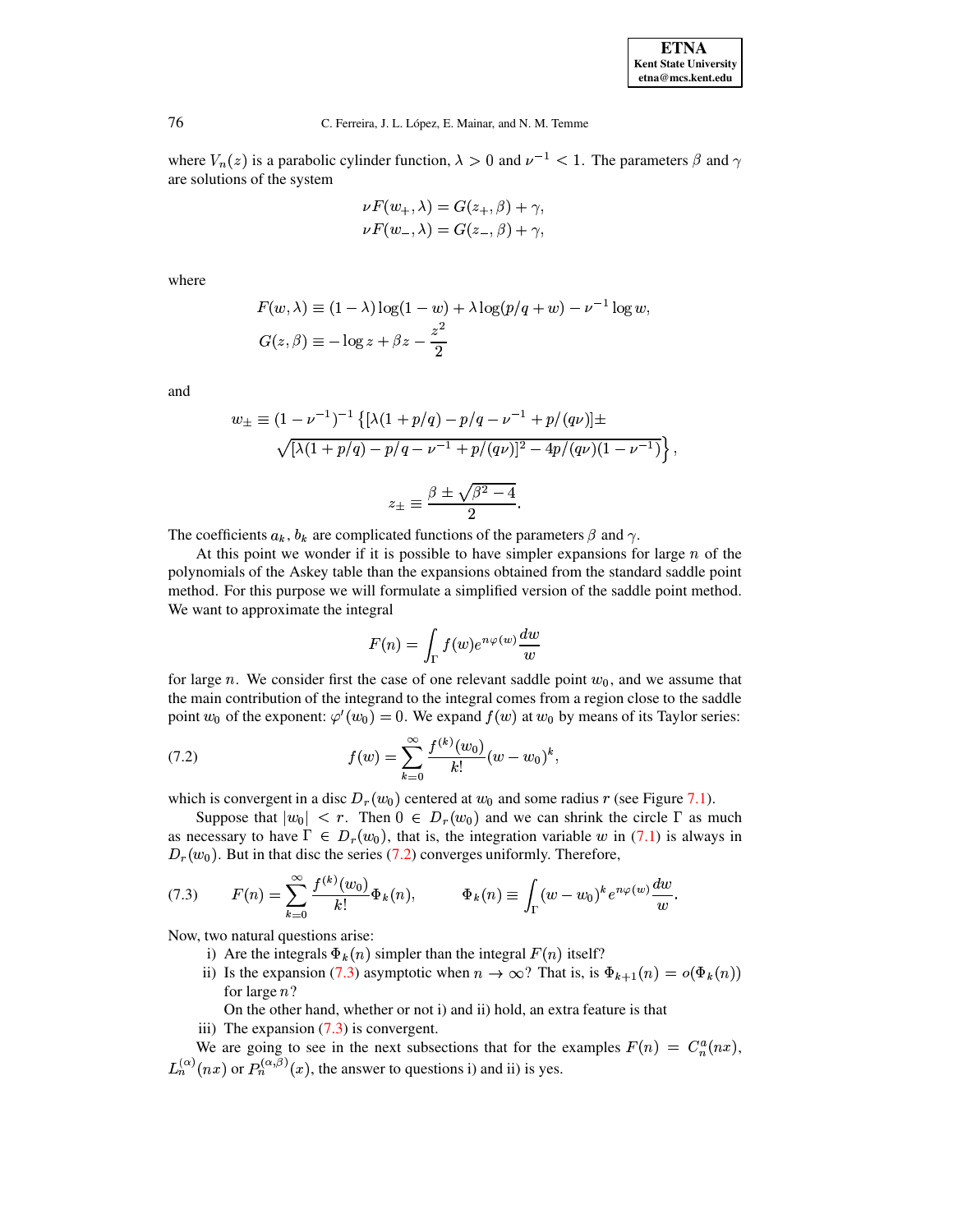

<span id="page-19-0"></span>FIG. 7.1. Disc of convergence  $D_r(w_0)$  for the expansion (7.2). If  $|w_0| < r$ , then we can take a circle  $\Gamma$ completely contained in  $D_r(w_0)$ .

7.1. Charlier polynomials. From the generating function of the Charlier polynomials we have:

(7.4) 
$$
C_n^a(nx) = \frac{n!}{2\pi i} \int_{\Gamma} e^{-aw} e^{n\varphi(x,w)} \frac{dw}{w},
$$

where  $\varphi(x, w) \equiv x \log(1 + w) - \log w$  and  $\Gamma$  is a small circle around  $w = 0$ . An asymptotic expansion of these polynomials in terms of  $J$  – Bessel functions has been obtained in [4]. The function  $\varphi(w)$  has a unique saddle point  $w_0 = (x-1)^{-1}$ . We assume in this case then  $x \neq 1$ , and we expand

(7.5) 
$$
f(w) \equiv e^{-aw} = \sum_{k=0}^{\infty} \frac{(-a)^k e^{-aw_0}}{k!} (w - w_0)^k.
$$

This series has an infinite radius of convergence,  $r = \infty$ . Then, for  $a \in \mathbb{C}$  and  $n \in \mathbb{N}$ ,

<span id="page-19-2"></span>(7.6) 
$$
C_n^a(x) = n! e^{a/(1-x)} \sum_{k=0}^{\infty} \frac{(-a)^k}{k!} \Phi_k(x, n),
$$

where

<span id="page-19-1"></span>(7.7) 
$$
\Phi_k(x,n) \equiv \frac{1}{2\pi i} \int_{\Gamma} (w - w_0)^k (1+w)^{xn} \frac{dw}{w^{n+1}}.
$$

After straightforward calculations, we obtain

$$
\Phi_0(x,n) = \frac{\Gamma(nx+1)}{n!\,\Gamma(nx+1-n)},
$$
  

$$
\Phi_1(x,n) = \frac{\Phi_0(x,n)}{(1-x)(n(x-1)+1)} = \mathcal{O}\left(\frac{\Phi_0(x,n)}{n}\right),
$$

and, for  $k = 2, 3, 4, ...,$ 

$$
\Phi_k(x,n) = \frac{\Gamma(nx+1)}{\Gamma(nx-n+1)} \frac{{}_2F_1(-k,-n,nx-n+1;1-x)}{n!\,(1-x)^k}.
$$

An application of the saddle point method to  $(7.7)$  shows that when k is even

$$
\Phi_k(x,n) = [x^x(x-1)^{1-x}]^n \mathcal{O}(n^{-(k+1)/2}), \quad n \to \infty.
$$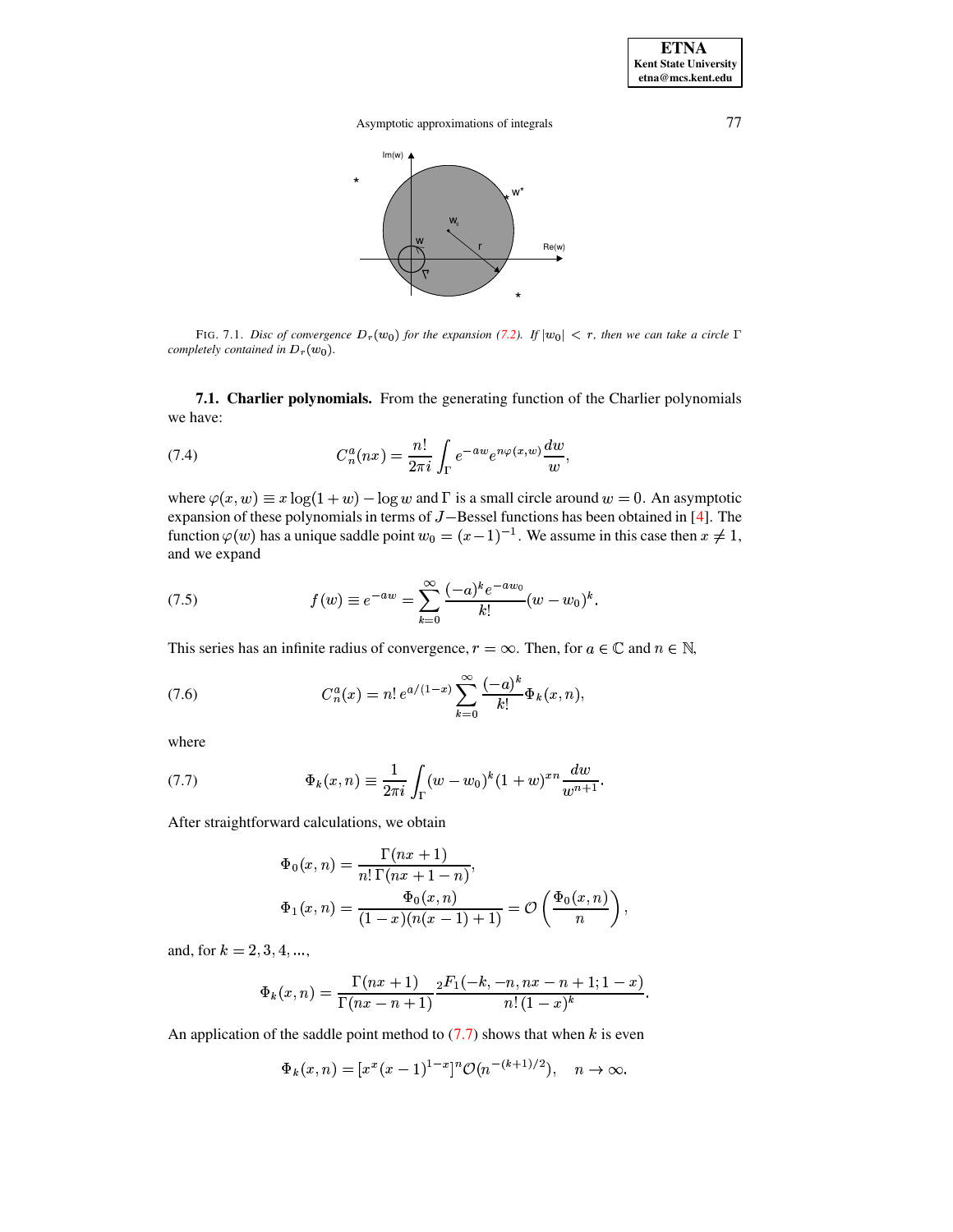Hence,  $\{\Phi_k(x,n)\}\$ constitute an asymptotic sequence. On the other hand, integrating by parts in  $(7.7)$  we obtain the following recurrence

$$
\Phi_k(x,n) = \frac{1-k}{n(x-1)+k} \left[ \frac{x+2}{x-1} \Phi_{k-1}(x,n) + \frac{x \Phi_{k-2}(x,n)}{(x-1)^2} \right]
$$

from which we see again that  $\{\Phi_k(x, n)\}\$ constitute an asymptotic sequence.



<span id="page-20-0"></span>FIG. 7.2. Numerical experiment with the approximation supplied by (7.6) for  $a = 1$ . Solid lines represent the Charlier polynomial, whereas dashed lines represent the first term in  $(7.6)$ .

**7.2. Laguerre polynomials.** From the generating function of the Laguerre polynomials we have:

$$
L_n^{(\alpha)}(nx) = \frac{1}{2\pi i} \int_{\Gamma} f(w) \frac{e^{n\varphi(x,w)}}{(1-w)^{3/2}} \frac{dw}{w},
$$

where

$$
\varphi(x, w) \equiv \frac{xw}{w-1} - \log w, \quad f(w) \equiv (1-w)^{1/2-\alpha}.
$$

An asymptotic expansion of the Laguerre polynomials for large  $n$  in terms of  $J$ –Bessel functions near the origin and in terms of Airy functions near the largest zero is given in [11].

When we want to apply the modified saddle point method described in the beginning of this section, we have the extra feature that  $\varphi(x, w)$  has two (conjugate) saddle points, not just one:

$$
w^{\pm} = 1 - \frac{x}{2} \pm \frac{i}{2} \sqrt{x(4-x)}.
$$

When  $0 < x < 4$  both saddle points are of the same importance when approximating the integral. It is known that the zeros of  $L_n^{(\alpha)}(nx)$  occur for these values of x. In this case we must expand  $f(w)$  at both points simultaneously (a two-point Taylor expansion) [19]. In general, consider that we want to approximate the integral (7.1) for large n and that  $\varphi(w)$  has two saddle points  $w_1$  and  $w_2$ . Then we expand [19]

<span id="page-20-1"></span>(7.8) 
$$
f(w) = \sum_{n=0}^{\infty} \left[ A_n + B_n w \right] (w - w_1)^n (w - w_2)^n.
$$

This expansion is convergent for w inside the Cassini oval  $O$  [19] (see Figure 7.3):

$$
O \equiv \{ w \in \Omega, \ |(w - w_1)(w - w_2)| < r \},
$$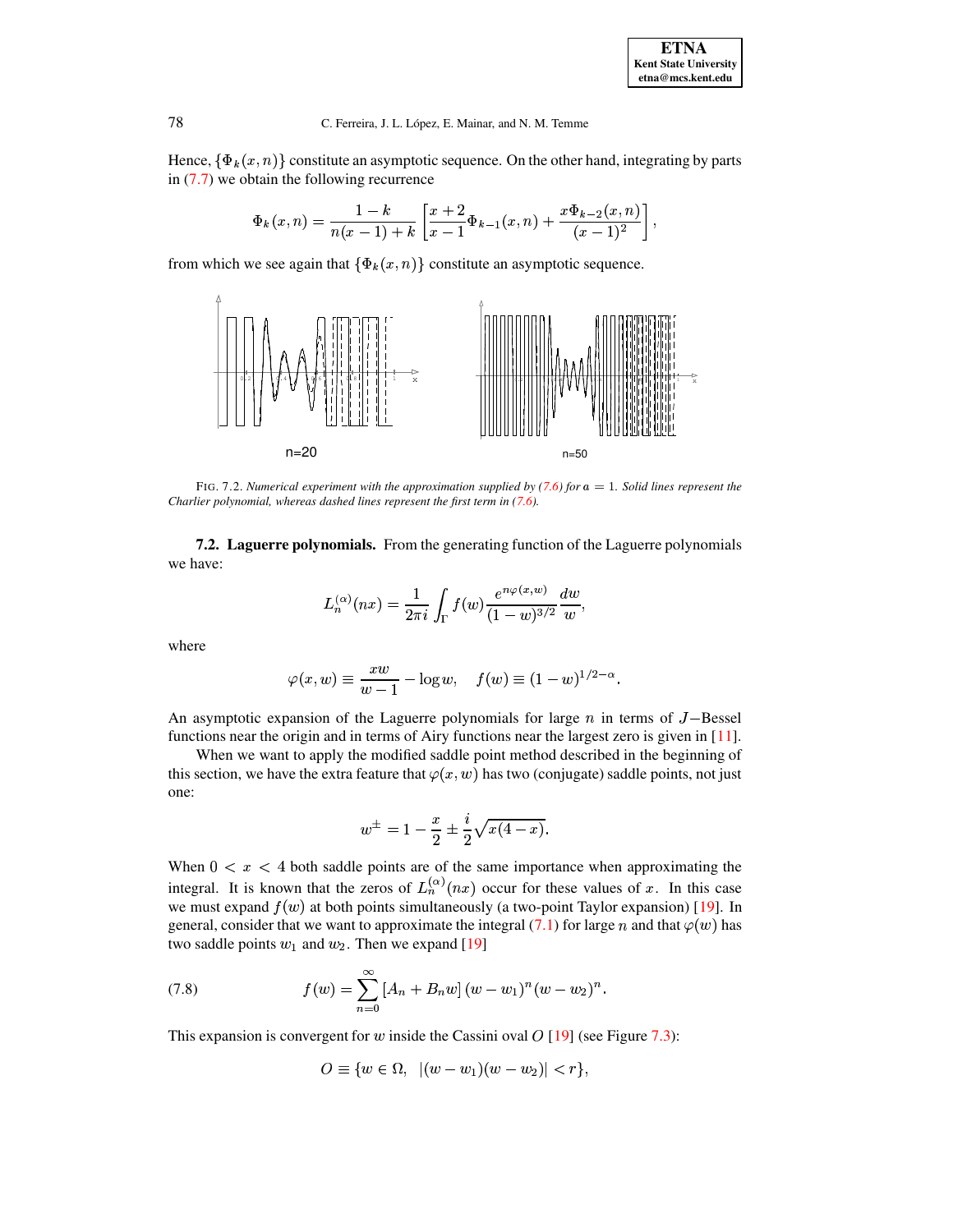

<span id="page-21-0"></span>FIG. 7.3. Oval O of convergence for the expansion (7.8). The circle  $\Gamma$  is completely contained in this oval if  $|w_1w_2| < r.$ 

where  $r \equiv \text{Inf}_{w \in C \setminus \Omega} \{ |(w - w_1)(w - w_2)| \}.$ 

If  $|w_1w_2| < r$ , we can shrink the circle  $\Gamma$  as much as necessary to have  $\Gamma \in O$ , that is, the integration variable  $w$  in (7.1) is always inside  $O$ . But there, the series (7.8) converges uniformly. Therefore, substituting  $(7.8)$  in  $(7.1)$  and interchanging summation and integration we have

<span id="page-21-1"></span>(7.9) 
$$
F(n) = \sum_{k=0}^{\infty} [A_k \Phi_k(x, n) + B_k \Psi_k(x, n)]
$$

where

$$
\Phi_k(x,n) \equiv \int_{\Gamma} (w - w_1)^k (w - w_2)^k e^{n\varphi(w)} \frac{dw}{w}
$$

and

$$
\Psi_k(x,n) \equiv \int_{\Gamma} (w-w_1)^k (w-w_2)^k e^{n\varphi(w)} dw.
$$

We formulate again the same questions i) and ii) for this expansion. And again, iii) holds, the expansion  $(7.9)$  is convergent.

Applying the above theory to the Laguerre polynomials we have

 $\overline{a}$ 

<span id="page-21-2"></span>(7.10) 
$$
L_n^{(\alpha)}(xn) = \sum_{k=0}^{\infty} [A_k \Phi_k(x,n) + B_k \Psi_k(x,n)],
$$

where

$$
\Phi_k(x, n) = \frac{1}{2\pi i} \int_{\Gamma} (w - w^+)^k (w - w^-)^k \frac{e^{n\varphi(x, w)}}{(1 - w)^{3/2}} \frac{dw}{w},
$$
  

$$
\Psi_k(x, n) = \frac{1}{2\pi i} \int_{\Gamma} (w - w^+)^k (w - w^-)^k \frac{e^{n\varphi(x, w)}}{(1 - w)^{3/2}} dw.
$$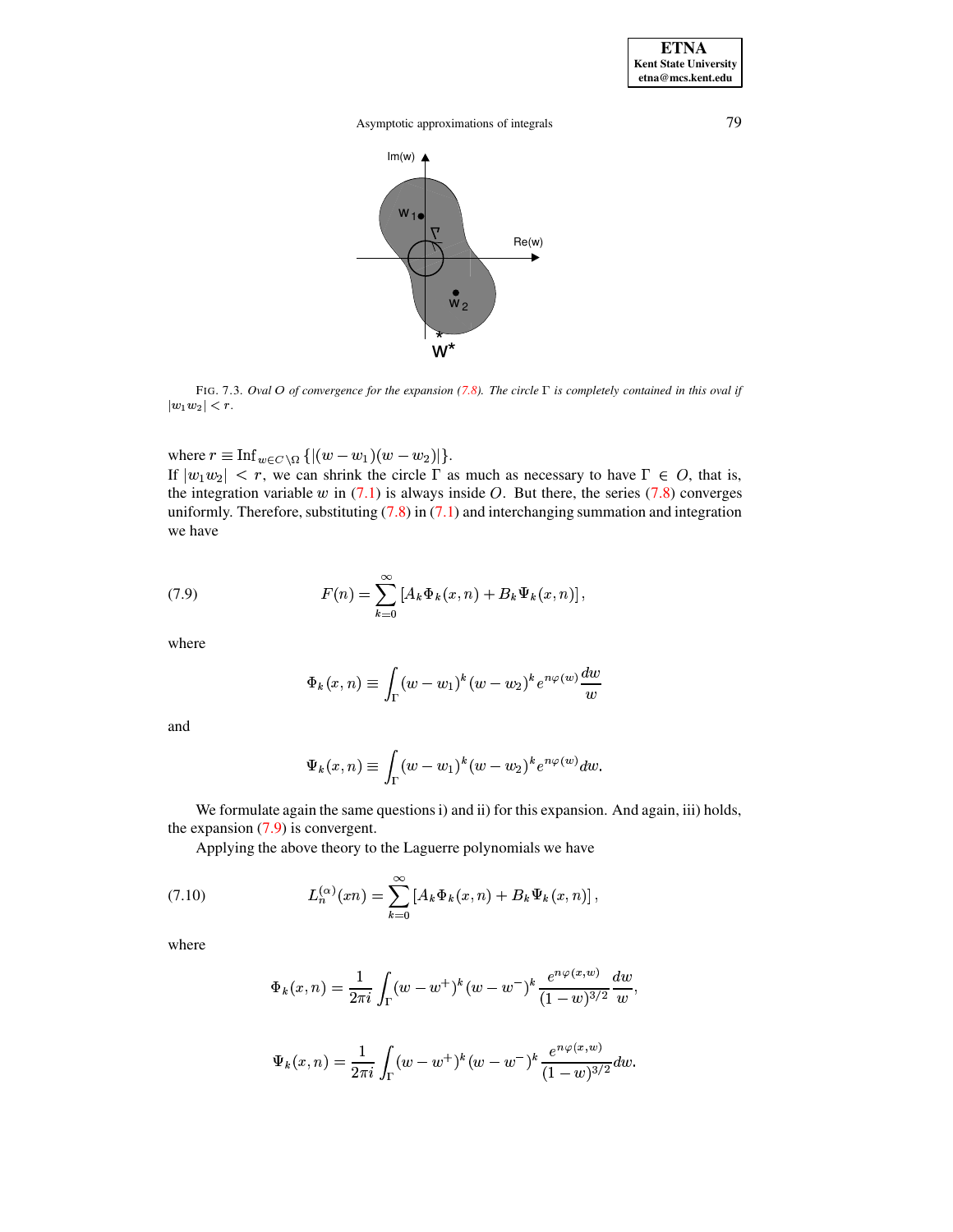After straightforward computations we obtain that

$$
\Phi_0(x,n) \equiv L_n^{(1/2)}(nx) = \frac{(-1)^n}{n! \, 2^{2n+1} \sqrt{nx}} H_{2n+1}(\sqrt{nx}),
$$
  

$$
\Psi_0(x,n) \equiv L_{n-1}^{(1/2)}(nx) = \frac{(-1)^{n-1}}{(n-1)! \, 2^{2n-1}} H_{2n-1}(\sqrt{nx}),
$$

and, for  $k = 1, 2, 3, ...,$ 

$$
\Phi_k(x, n) \equiv \sum_{j=0}^k {k \choose j} x^{k-j} L_{n-k+j}^{(1/2-2j)}(nx),
$$

$$
\Psi_k(x,n) \equiv \sum_{j=0}^k \left( k \atop j \right) x^{k-j} L_{n-k+j-1}^{(1/2-2j)}(nx).
$$

From the recurrence relation [13] for the  $L_k^{(j)}(x)$ , we immediately see that  $L_{n-k+j-1}^{(1/2-2j)}(nx)$ are expressible in terms of the Hermite polynomials  $H_m(\sqrt{nx})$  and their derivatives. Consequently, the terms in the expansion  $(7.10)$  are given in terms of Hermite polynomials. Moreover, these terms satisfy the recurrences

$$
\Phi_k = \frac{a_1 \Phi_{k-1} + a_2 \Phi_{k-2} + b_1 \Psi_{k-1} + b_2 \Psi_{k-2}}{n - 2k + 3/2},
$$

$$
\Psi_k = \frac{c_0 \Phi_k + c_1 \Phi_{k-1} + c_2 \Phi_{k-2} + d_1 \Psi_{k-1} + d_2 \Psi_{k-2}}{n - 2k},
$$

where  $a_1, a_2,...,d_2$  are certain coefficients independent of n [20]. From these recurrences we obtain immediately:

$$
\Phi_k(x,n) = \mathcal{O}\left(n^{-\lfloor (k+1)/2 \rfloor}\right) \left[ \left| \Phi_0(x,n) \right| + \left| \Psi_0(x,n) \right| \right],
$$
  

$$
\Psi_k(x,n) = \mathcal{O}\left(n^{-\lfloor (k+1)/2 \rfloor}\right) \left[ \left| \Phi_0(x,n) \right| + \left| \Psi_0(x,n) \right| \right],
$$

The singularity of  $f(w) = (1 - w)^{1/2 - \alpha}$  closest to the origin is  $w = 1$ . Therefore

$$
r = |1 - w^+||1 - w^-| = x
$$

On the other hand  $w^+w^- = 1$ . Hence, the expansion (7.10) converges for  $|w^+w^-| < r$ , that is, for  $x > 1$ .

**7.3. Jacobi polynomials.** An asymptotic expansion for large  $n$  in terms of  $J$ –Bessel functions for  $x \to \pm 1$  and in terms of sine and cosine away from  $\pm 1$  is given in [33].

From Rodrigues' formula for the Jacobi polynomials we have

$$
P_n^{(\alpha,\beta)}(x) = \frac{1}{2\pi i} \frac{(-1)^n}{2^n} \int_{\Gamma} \frac{(1-w-x)^{\alpha}(1+w+x)^{\beta}}{(1-x)^{\alpha}(1+x)^{\beta}} e^{n\varphi(x,w)} \frac{dw}{w},
$$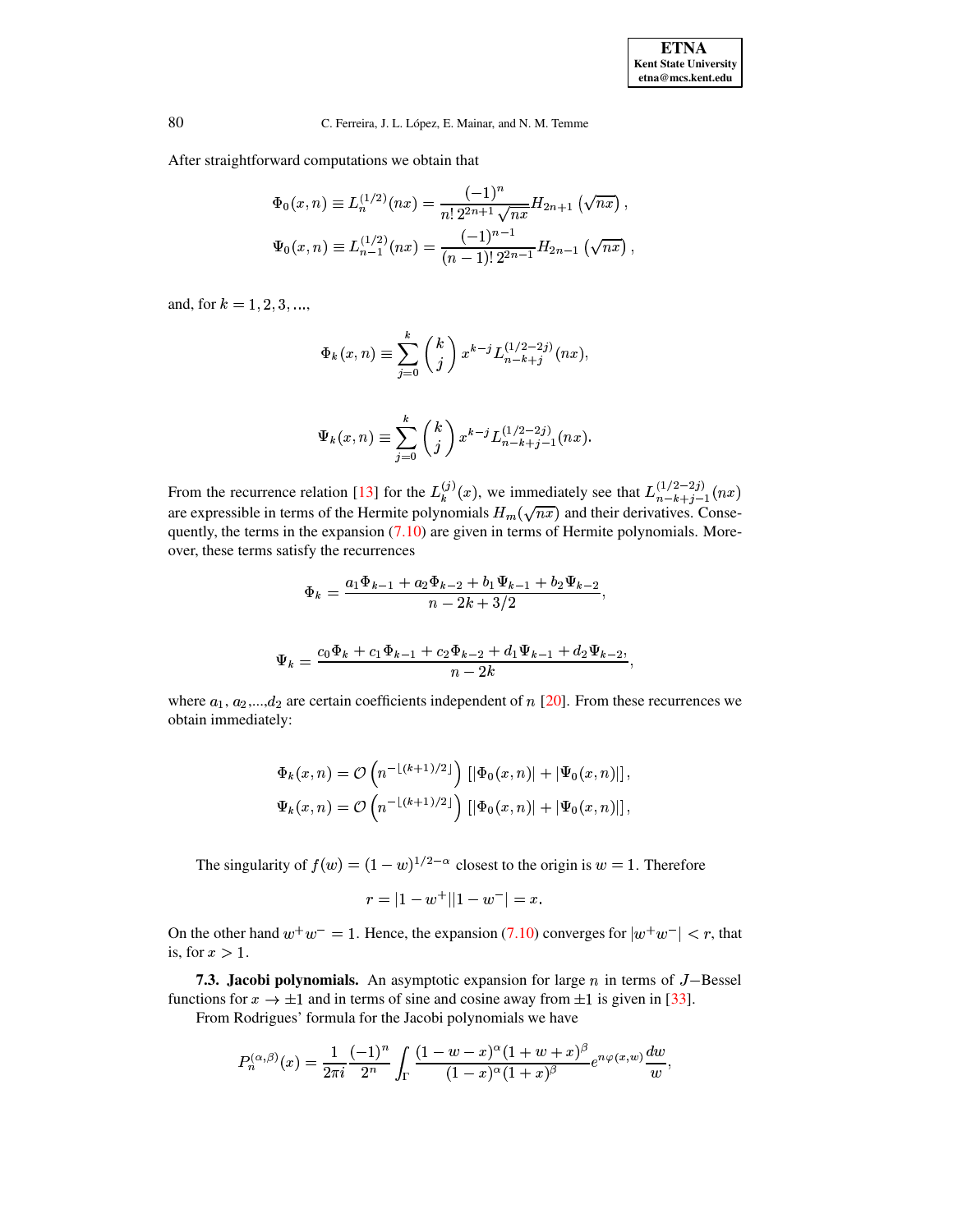

<span id="page-23-0"></span>FIG. 7.4. Numerical experiment with the approximation supplied by (7.10) for  $\alpha = 4$ . Solid lines represent the Laguerre polynomial, whereas dashed lines represent the first term in  $(7.10)$ .

where  $x \in (-1, 1)$ ,  $w = -x \pm 1$  are outside  $\Gamma$  and  $\varphi(x, w) \equiv \log(1 + w + x) + \log(1 - w - x)$  $x$ ) –  $\log w$ .

After steps similar to those explained for the Laguerre polynomials we obtain

<span id="page-23-1"></span>(7.11) 
$$
P_n^{(\alpha,\beta)}(x) = \sum_{k=0}^{\infty} [A_k \Phi_k(x,n) + B_k \Psi_k(x,n)],
$$

where

$$
\Phi_0(x,n) = \frac{2^{-2n}(2n)!}{(n!)^2} T_n(x), \quad \Psi_0(x,n) = -\frac{1}{2}(1-x^2)\frac{2^{2-2n}(2n-1)!}{(n-1)!n!} U_{n-1}(x)
$$

are Chebyshev polynomials. Furthermore, for  $k = 2, 3, 4, ...$ ,

$$
\Phi_k(x,n) \equiv \sum_{j=0}^k \binom{k}{j} \frac{(1-x^2)^{k+j}}{4^j} P_{n-2j}^{(2j-1/2,2j-1/2)}(x),
$$
  

$$
\Psi_k(x,n) \equiv -\frac{1}{2}(1-x^2) \sum_{j=0}^k \binom{k}{j} \frac{(1-x^2)^{k+j}}{4^j} P_{n-1-2j}^{(2j+1/2,2j+1/2)}(x).
$$

The polynomials  $P_m^{(2j\pm 1/2,2j\pm 1/2)}(x)$  are expressible in terms of  $T_m(x)$ ,  $U_m(x)$  and their derivatives  $[13]$ . Hence, the terms of the expansion  $(7.11)$  can be expressed in terms of Chebyshev polynomials. Moreover, they satisfy the recurrences

$$
\Phi_k = \frac{a_1 \Phi_{k-1} + a_2 \Phi_{k-2} + b_1 \Psi_{k-1} + b_2 \Psi_{k-2}}{n + 2k - 1},
$$
  

$$
\Psi_k = \frac{c_0 \Phi_k + c_1 \Phi_{k-1} + c_2 \Phi_{k-2} + d_1 \Psi_{k-1} + d_2 \Psi_{k-2}}{n + 2k},
$$

where  $a_1, a_2, \dots, a_2$  are independent of *n*. Also,

$$
\Phi_k(x,n) = \mathcal{O}\left(n^{-\lfloor (k+1)/2 \rfloor}\right) \left[ \left| \Phi_0(x,n) \right| + \left| \Psi_0(x,n) \right| \right],
$$
  

$$
\Psi_k(x,n) = \mathcal{O}\left(n^{-\lfloor (k+1)/2 \rfloor}\right) \left[ \left| \Phi_0(x,n) \right| + \left| \Psi_0(x,n) \right| \right],
$$

as  $n \to \infty$  and  $k = 0, 1, 2, ...$  The expansion (7.11) converges for  $x \in (-1, 1)$ .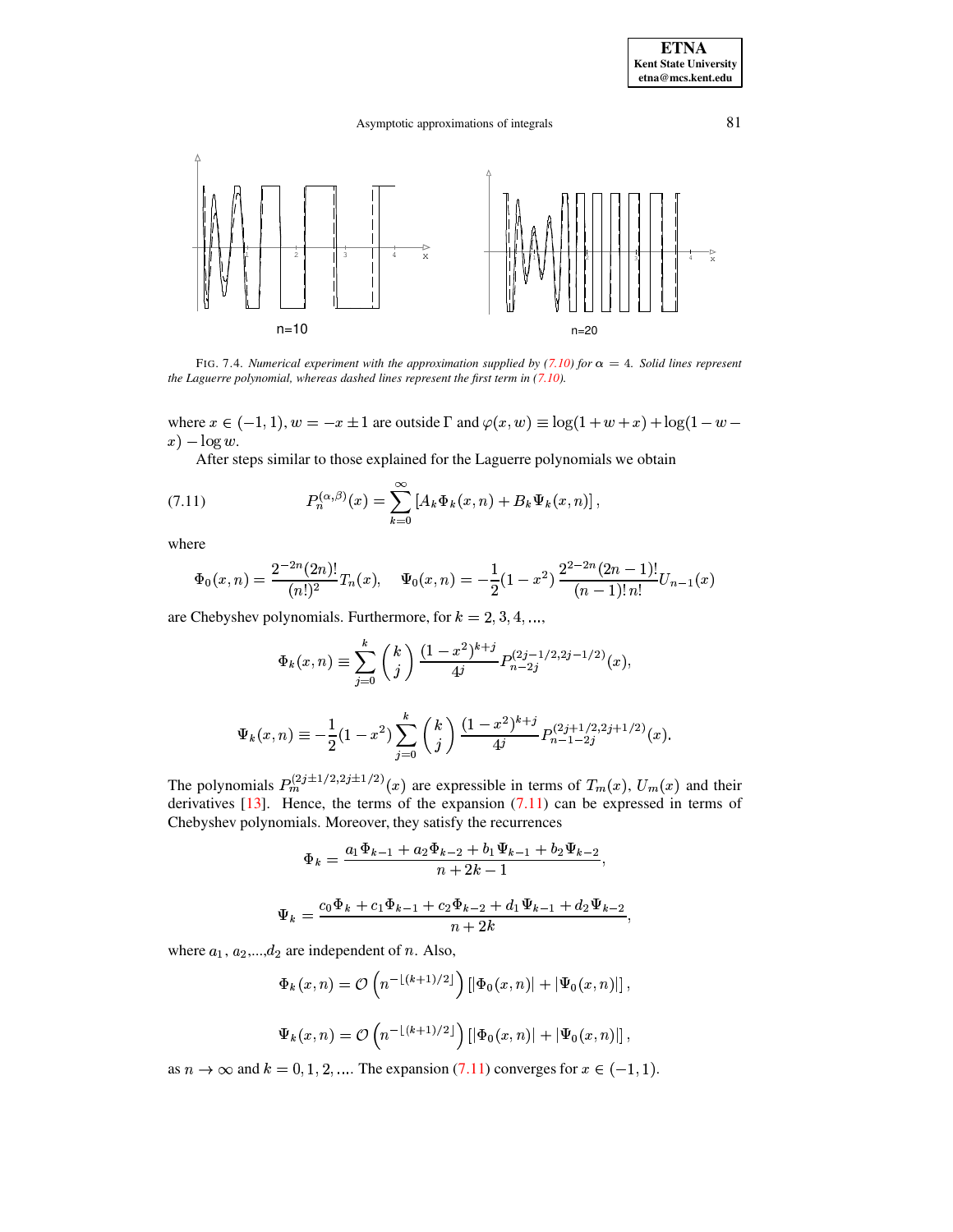

<span id="page-24-1"></span>FIG. 7.5. *Numerical experiment on the approximation supplied by [\(7.11\)](#page-23-1) for*  $\alpha = 3$  *and*  $\beta = 4$ *. Solid lines represent the Jacobi polynomial, whereas dashed lines represent the first term in [\(7.11\)](#page-23-1).*

**8. Further reading.** The new developments discussed in this paper are related to our own recent research on asymptotic expansions of integrals. In the last ten years significant other developments have occurred in the general theory of asymptotic expansions and in a great number of applications to special functions and orthogonal polynomials.

In the general theory of asymptotics, new insight in the Stokes phenomenon was given by Berry (see [\[2\]](#page-24-3)), and many publications were devoted to this topic. Together with these activities more attention arose for the exponential small terms behind the dominant terms in asymptotic expansions. Exponentially improved expansions were given for the exponential integral (incomplete gamma function) by Olver for the Kummer function  $U(a; c; z)$  ([\[24\]](#page-25-20), [\[25\]](#page-25-21)), and so-called hyperasymptotic expansions were studied [\[3\]](#page-24-4). For expositions on these new theories see the review paper  $[6]$ ,  $[26]$  and the recent excellent book by Paris and Kaminski [\[27\]](#page-25-9). This book is also of interest in connection with the asymptotics of Mellin-Barnes integrals, and related issues.

Papers on uniform asymptotic expansions for integrals (in particular for non-classical orthogonal polynomials) were written by Wong and co-workers; see [\[4\]](#page-24-2), [\[5\]](#page-24-6), [\[11\]](#page-25-14), [\[12\]](#page-25-23), [\[15\]](#page-25-24), [\[14\]](#page-25-15), [\[32\]](#page-25-25), in which steepest descent methods are discussed in great detail for complicated contour integrals.

**Acknowledgment.** The financial support of the *DGCYT (REF. BFM2000-0803 and REF. BFM2003-03510)* and the *Gobierno de Navarra (Resolucion´ 92/2002)* is acknowledged. The organizing committee of the IWOP02 (Francisco Marcellán, Renato Álvarez-Nodarse and Jorge Arvesu) is acknowledged for giving us the opportunity to present this work.

### REFERENCES

- <span id="page-24-0"></span>[1] M. ABRAMOWITZ AND I.A. STEGUN, *Handbook of mathematical functions with formulas, graphs and mathematical tables*, Nat. Bur. Standards Appl. Series, 55, U.S. Government Printing Office, Washington, D.C., 1964.
- <span id="page-24-3"></span>[2] M. V. BERRY, *Uniform asymptotic smoothing of Stokes' discontinuities*, Proc. R. Soc. Lond. A, 422 (1989), pp. 7–21.
- <span id="page-24-4"></span>[3] M. V. BERRY AND C. J. HOWLS, *Hyperasymptotics*, Proc. R. Soc. Lond., Ser. A, 430 (1990), pp. 653–668.
- <span id="page-24-2"></span>[4] RUI BO AND R. WONG, *Uniform asymptotic expansion of Charlier polynomials*, Methods Appl. Anal., 1 (1994), pp. 294-313.
- <span id="page-24-6"></span>[5] RUI BO AND R. WONG, *Asymptotic behavior of the Pollaczek polynomials and their zeros*, Stud. Appl. Math., 96 (1996), pp. 307–338.
- <span id="page-24-5"></span>[6] J. P. BOYD, *The devil's invention: asymptotic, superasymptotic and hyperasymptotic series*, Acta Appl. Math., 56 (1999), pp. 1–98.
- [7] P. DEBYE, *Naherungsformeln ¨ fur¨ die Zylinderfunktionen fur¨ grosse Werte des Arguments und unbeschrankt ¨ veränderliche Werte des Index. Math. Ann., 67 (1909), pp. 535-558.*